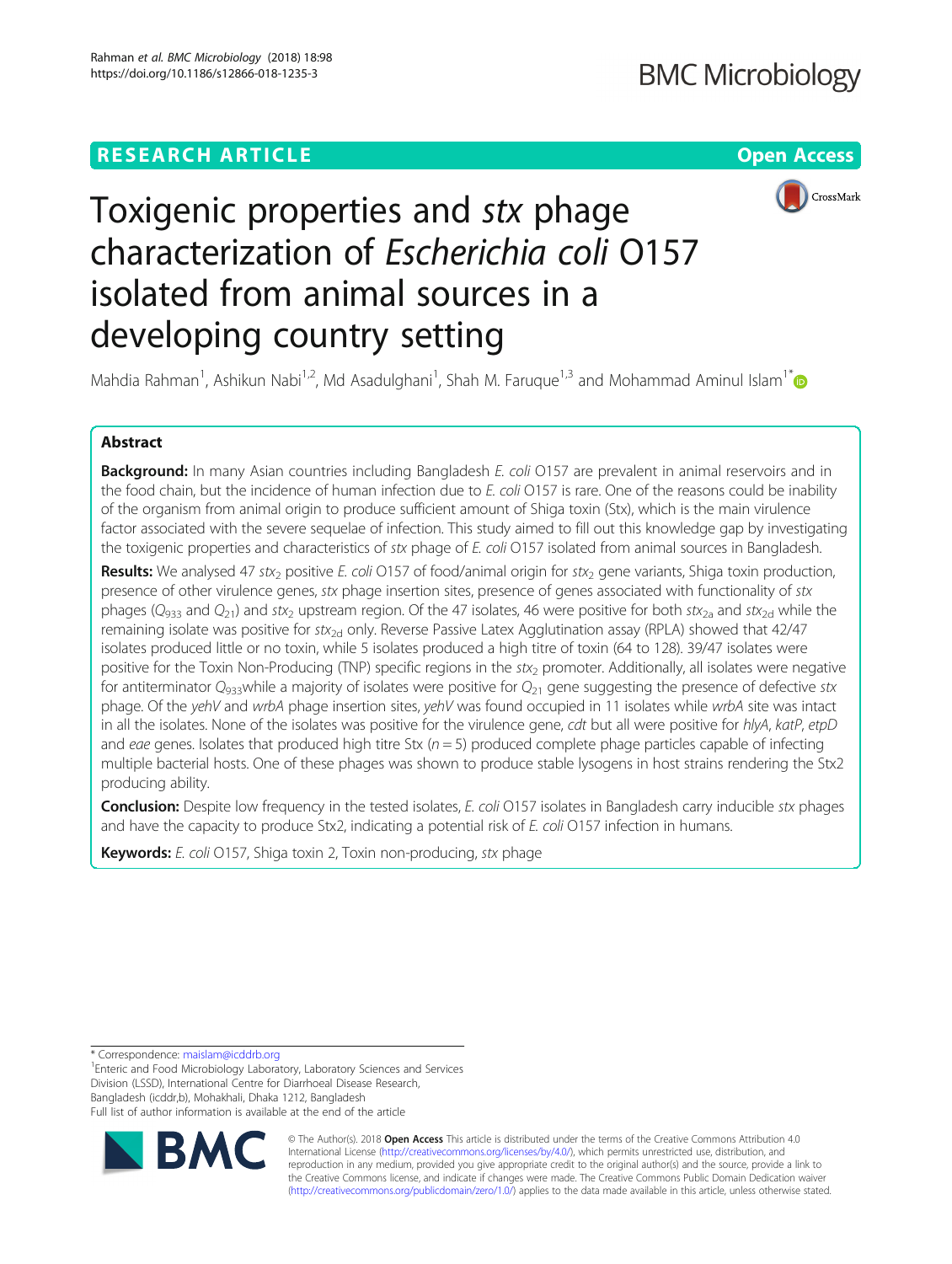## Background

Gastrointestinal infection caused by virulent Escherichia coli O157 in humans can lead to haemorrhagic colitis and often to a more serious complication, known as haemolytic–uremic syndrome. Cattle are asymptomatic reservoirs for *E. coli* O157  $[1-3]$  $[1-3]$  $[1-3]$ . Food products contaminated by cattle feces (either direct or indirect contamination) are the cause of numerous outbreaks [\[2,](#page-10-0) [4,](#page-10-0) [5](#page-10-0)].

Shiga toxins (Stx1 and Stx2) are the important virulence factors of E. coli O157 that play a crucial role in the progression of the most severe form of the disease in human. Epidemiological data suggest that Stx2-producing E. coli O157 isolates are more commonly associated with serious diseases than isolates producing Stx1 [\[6](#page-10-0)]. stx phages are temperate lambdoid bacteriophages and Shiga toxin genes are located in the late–phase region, downstream of Q homologue and upstream of genes  $S$ ,  $R$  and  $Rz$ , required for the release of phage particles [\[7\]](#page-10-0). Furthermore,  $stx$ phages are heterogeneous in nature since they differ in their DNA structures, PFGE pattern, virion morphology and spectra of hosts [[8\]](#page-10-0). DNA damaging agent such as UV-light and certain antibiotics that effect DNA synthesis, such as mitomycin C and trimethoprim-sulfamethoxazole, can provoke the induction of phages [\[9](#page-10-0)]. Induction of lysogenized phages eventually leads to the lysis of host bacterial cell and deliverance of free infectious phage particles [\[10\]](#page-10-0). These free phage particles play an important role in the transduction of stx genes to susceptible bacteria and thus can lead to the emergence of new Shiga toxin-producing E. coli (STEC) pathogens by horizontal gene transfer [\[11\]](#page-10-0).

Although *E. coli* O157 is frequently isolated from cattle, with a prevalence varying from 0 to  $41.5\%$  [[1,](#page-10-0) [12](#page-10-0)], the human infections are relatively uncommon despite the low infectious dose of the organisms [\[13](#page-11-0), [14](#page-11-0)]. In Bangladesh, there is a high prevalence of E. coli O157 in slaughtered animals especially in buffalo and cow [\[15](#page-11-0)]. Raw meats from these animals were also found contaminated with  $E.$  coli O157 [\[16](#page-11-0)]. Although diarrheal stool samples are not routinely tested for E. coli O157 in Bangladesh, several studies have indicated a very low prevalence of this organism among patients with diarrhea [\[17\]](#page-11-0). Several studies reported the similar trend of data in other Asian countries including Thailand and Malaysia [\[18](#page-11-0), [19](#page-11-0)].

A previous study has shown that E. coli O157 isolates from bovine and human origin are distributed among two separate genetic lineages and the isolates of bovine lineage are less virulent or not capable of transmitting to humans [\[20](#page-11-0)]. In general, bovine originated O157 isolates produce a low amount of Shiga toxins as compared to virulent strains isolated from human [[21,](#page-11-0) [22\]](#page-11-0). In Asian countries, one common reason for the low or no toxin production capacity of bovine E. coli O157 isolates is linked to the presence of genetically defective stx phages. Previous study has demonstrated that the defective phages carry mutations in the promoter region of the  $stx_2$  gene [\[23](#page-11-0)]. The defective promoter region and the absence of bacteriophage antiterminator gene  $Q_{933}$  in the integrated phage genome inhibit the expression of stx<sub>2</sub> genes in these strains. The product of  $Q_{933}$  gene acts at qut (Q utilization sequence) and promotes the transcription of terminators,  $t_{R'}$  that activates the phage late promoter  $p_{R'}$  which is essential for strong  $stx_2$  transcription and is associated with higher Shiga toxin production [[23\]](#page-11-0). In  $stx_2$  phage genome, the  $stx_2$  gene is located downstream of Q gene. To identify the defective upstream regions of  $stx_2$  gene expanding from q to  $stx_2$ , PCR primers were designed from Q gene and its flanking region and these PCR assays have been used as diagnostic tools for identification of toxin-non-producing (TNP) strains of E. coli O157 [\[12,](#page-10-0) [23\]](#page-11-0). A similar PCR assay named as NM-PCR has been developed by Taylor et al. for detection of the region from Q to  $\text{ }star_2$  gene [[24\]](#page-11-0).

We hypothesize that *E. coli* O157 strains from animal origin in Bangladesh are less virulent to cause infection in humans, however the potential for enhanced pathogenicity and evolution of STEC strains cannot be ruled out, given that predicted climate changes associated with adverse natural events in this region. In this study, we analysed a collection of E. coli O157 strains isolated from slaughtered animals and raw meats in Bangladesh for their ability to produce Shiga toxin. E. coli O157 isolates with varying range of toxigenicity were further analysed for induction and propagation of the lysogenic stx phage, as well as the genetic diversity of the phages.

## **Methods**

#### Bacterial strains

A total of 47 E. coli O157 isolates were included in this study. Of these 40 were isolated from fecal samples from 174 buffalo, 139 cows, and 110 goats at a slaughterhouse in Dhaka of the Mohakhali area in Bangladesh during the period from January to May 2006. The remaining 7 samples were isolated from 90 raw meat samples from the same slaughterhouse during the period from July 2006 to January 2007. Previous studies described details about isolation methods and sources of these strains [[15](#page-11-0), [16\]](#page-11-0).

## Assays for toxin production by E. coli O157 isolates

Stx2 production was tested using a commercially available reverse passive latex agglutination kit (Oxoid VTEC-RPLA Toxin Detection Kit, Remel, Lenexa, KS, USA) according to the manufacturer's instruction. Briefly, isolates were grown at 37 °C overnight on brain-heart infusion agar from which a few isolated colonies were taken to make a suspension in normal saline supplemented with polymixin B (5000 U/ml). The suspension was incubated for 30 min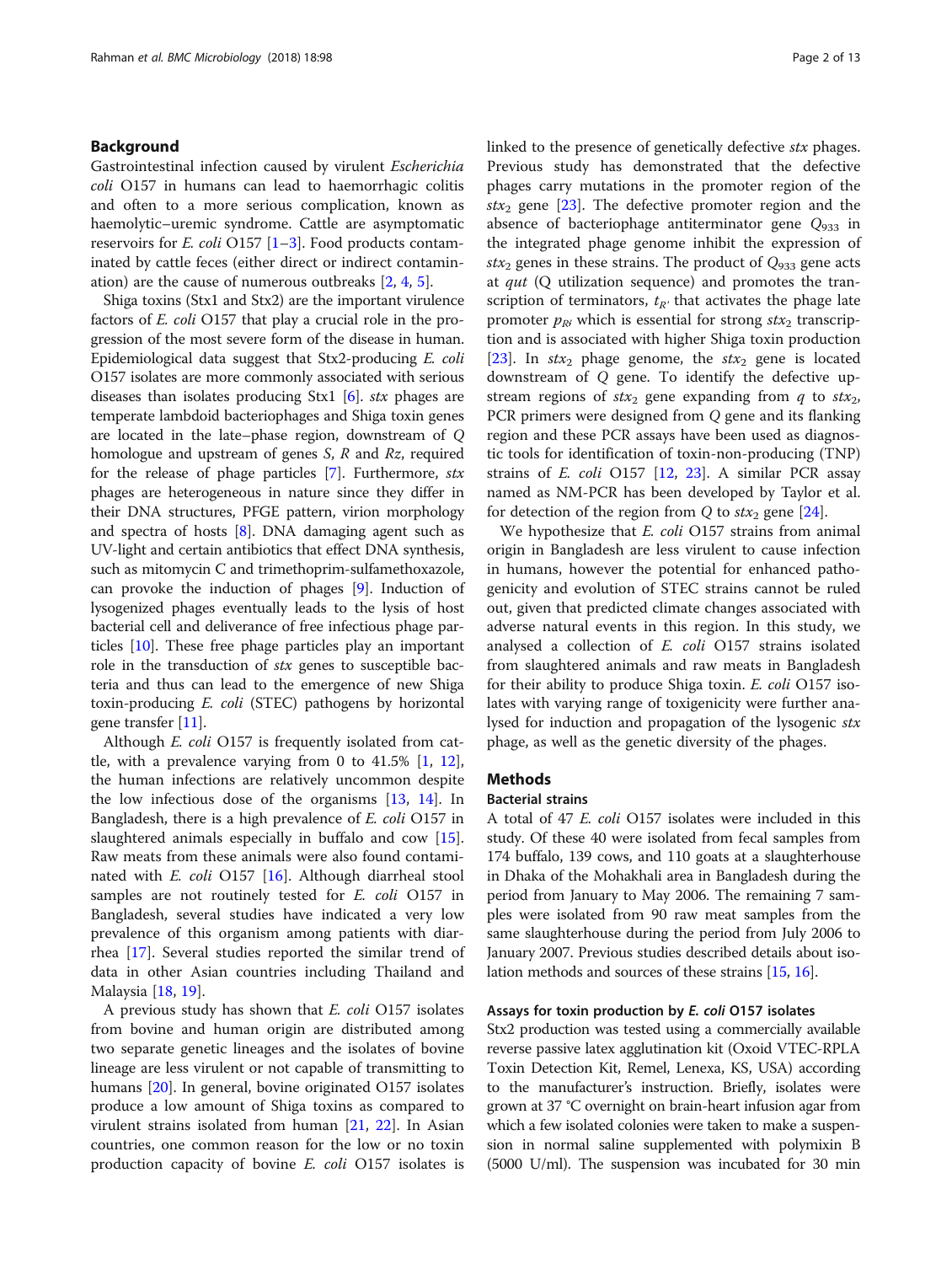followed by centrifugation at 4000 rpm for 20 min. Supernatant was transferred to a 96-well V-bottom microtitre plate and two- fold serial dilutions were made with a supplied diluent. Stx2 was detected by adding test reagents to each of the wells and the plate was incubated at room temperature for 24 h. Visual appearance of agglutination indicated positive result. RPLA titre was defined by the reciprocal of the highest dilution of test sample giving a positive agglutination. E. coli O157:H7 NCTC 12079 and E. coli O157:H7 NCTC 12900 was used as positive and negative control, respectively. The sensitivity of the test is 1 to 2 ng/ml of E. coli Shiga toxin.

### Detection of virulence genes by PCR

Isolates were tested for the presence of virulence gene (stx<sub>1</sub>, stx<sub>2</sub>, eae, hly<sub>EHEC</sub>, katP, and etpD gene) by PCR following methods described earlier [\[16](#page-11-0)]. Isolates carrying  $stx_2$  genes were subtyped by PCR following the procedure described by Scheutz et al. [\[25](#page-11-0)]. Presence of cytolethal distending toxin (cdt) gene was detected by PCR following conditions as described [\[26\]](#page-11-0).

#### Identification of TNP strains by PCR assays

All isolates were tested by three different PCR assays such as TNP-PCR, NM-PCR and PCR for antiterminator gene alleles. DNA was extracted from bacterial cells by boiling a single colony in distilled water. In TNP-PCR assay, four separate PCR reactions (TNP-A, TNP-B, TNP-C and TNP-D) were carried out with seven primers described by Koitabashi et al. [\[23\]](#page-11-0). An isolate was considered TNP-PCR positive if expected amplicons were observed in all four reactions. For NM-PCR, 0.5 μM of each forward and reverse primer, NM-F and NM-R was added to mastermix [[24](#page-11-0)]. Bacteriophage antiterminator gene alleles  $Q_{933}$ , and  $Q_{21}$ were detected by PCR as described previously [[12](#page-10-0)]. E. coli O157:H7 NCTC 12079 was used as positive control for detection of  $Q_{933}$  gene.

## Determination of  $stx_2$  phage integration sites in the E. coli genome

The  $stx_2$  phage integration sites in E. coli O157 isolates were determined by PCR for wrbA and yehV gene loci and genes present in their left and right junctions following the methods described by Shaikh and Tarr [[27](#page-11-0)]. Amplification of genes indicates that the insertion locus is intact and no phage is inserted while no amplification may indicate that  $stx_2$  phage is inserted and thus the site is occupied. Occupancy of a site was confirmed by detecting regions flanking the left and right junction of the phage.

## Bacteriophage induction, isolation and preparation of phage lysate

The lytic cycle of temperate bacteriophages was induced by mitomycin C (MMC) treatment as described earlier [[10,](#page-10-0) [28\]](#page-11-0). Briefly, a single colony of each isolate from MacConkey agar plate was inoculated into 6 ml of LB broth supplemented with 5 mM  $CaCl<sub>2</sub>$  and incubated at 37 °C for 18–24 h with shaking. The culture was adjusted to 0.1 at 600 nm optical density (OD) with the addition of fresh LB broth and incubated at 37 °C with shaking until the OD of culture reached 0.2–0.4. After incubation, culture was divided into two equal aliquots and MMC was added to one portion at a final concentration of 1.0 μg/ml. Both aliquots of culture were then incubated at 37 °C with shaking (120 rpm). Bacterial growth in two aliquots was monitored by taking OD values at 1 h interval consecutively for 10 h and phage-mediated lysis of cells was revealed by a decreasing trend of OD value at 600 nm. The entire process of phage induction and phage-mediated lysis of bacterial cells was repeated three times for each isolate [[10\]](#page-10-0). OD values obtained from all three replicas of each isolates were analysed for mean and standard deviation, which were plotted against time to depict the kinetics of phage induction.

#### Extraction of  $str<sub>2</sub>$  phage DNA

To confirm the presence of  $\text{str}_2$  gene in phage DNA, phage DNA from the isolates was isolated from 100 ml of cultures following the procedure described earlier [[28\]](#page-11-0). Briefly, bacterial isolates were grown in LB broth supplemented with MMC  $(1 \mu g/ml)$  for 10 h. Culture broth was centrifuged and supernatant was collected and filtered through low protein-binding 0.22 μm membrane filters. Filtered supernatant was treated with polyethylene glycol (PEG) (20%) supplemented with 10% NaCl and kept at 4 °C for overnight. Treated supernatant was centrifuged and the pellet was re-suspended in SM buffer  $[0.58\% \text{ NaCl}, 0.2\% \text{ MgSO}_4.7\text{H}_2\text{O}, 1 \text{ M}]$ Tris-Cl (pH 7.5), 0.01% gelatin]. The suspension was treated with DNase 1 (10 mg/ml) and RNase (10 mg/ml) followed by proteinase K (20 mg/ml). DNA was extracted using equal volume of Phenol: Chloroform: Isoamyl alcohol (25:24:1) followed by precipitation with double volume of absolute alcohol and 3 M sodium acetate (pH 4.6). Phage DNA was dissolved in TE buffer and stored at -20 °C until further use.  $\text{str}_2$  gene was detected in phage DNA by PCR as described previously [[16](#page-11-0)].

## Determination of genetic diversity of  $stx_2$  phages

To determine genetic diversity of the phages, DNA was subjected to Field Inversion Gel Electrophoresis (FIGE) analysis as described earlier [[28\]](#page-11-0). Briefly, precipitated phage particles were dissolved in TES buffer (10 mM Tris-Cl, 10 mM  $MgCl<sub>2</sub>$ , 100 mM NaCl) which was embedded in plugs of 1% Certified Low Melt Agarose (Bio-Rad Laboratories, Inc., CA, USA). Plugs were treated with DNase I (1000 U/ml), RNase A (50 μg/ml)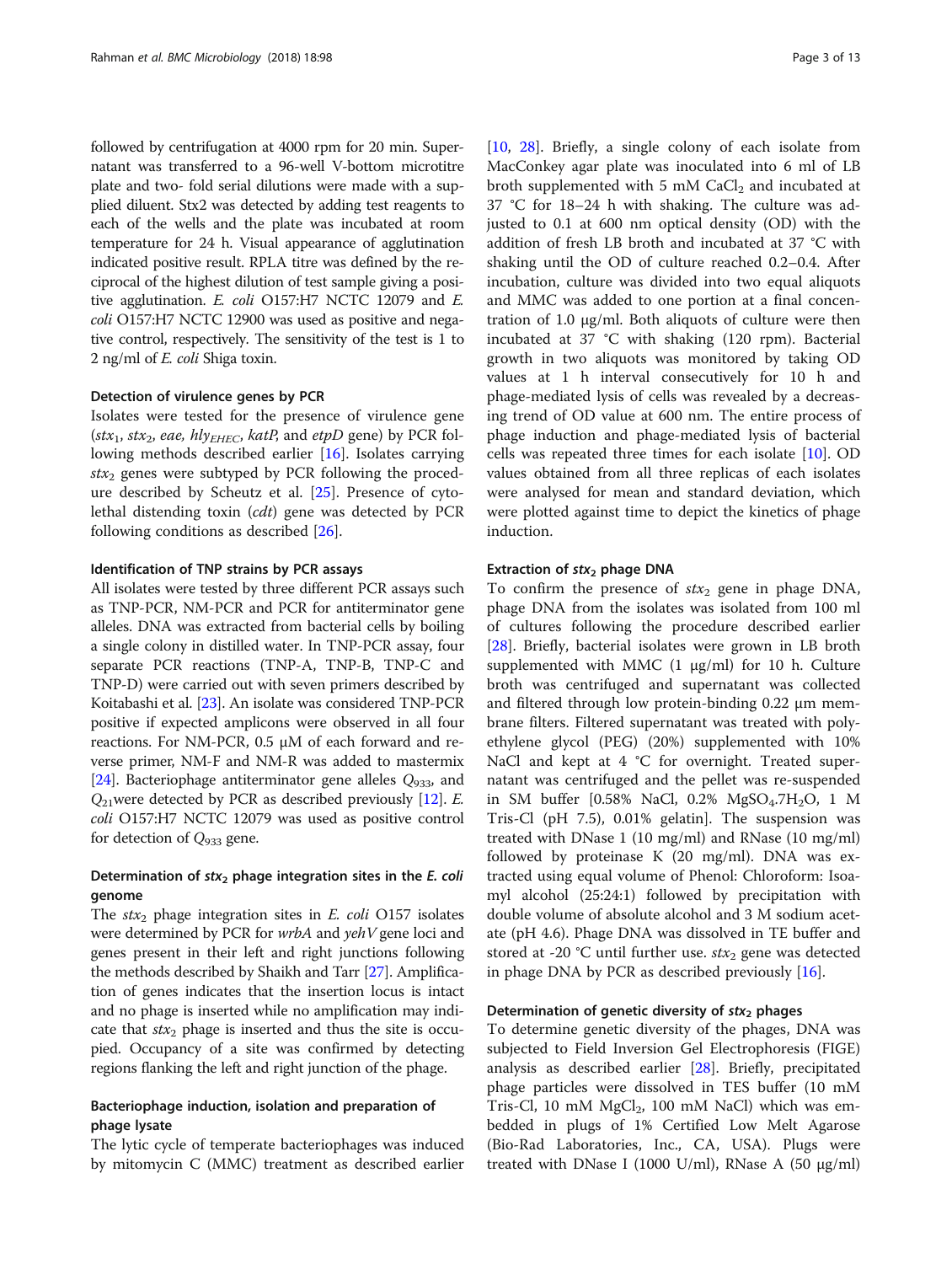in DNase I buffer (10 mM Tris pH 7.5, 2 mM  $MgCl<sub>2</sub>$ , 0.5 mM CaCl<sub>2</sub>) for 2 h at 37 °C, followed by treatment with proteinase K (100 mg/ml) in TE buffer containing 1% SDS at 50 °C for overnight, then washed with TE buffer for three times each at 15 min interval. Then plugs were sliced into appropriate sizes, treated with EcoRI restriction enzyme and subjected to FIGE. FIGE was performed with 1% agarose gel in a CHEF MAPPER (Bio-Rad Laboratories) where the initial and final switch times were set at 0.11 and 0.92 s, respectively. Total run time was 19 h with 9.0 V/cm (forward) and 6.0 V/cm (reverse) at a constant temperature of 14 °C. The gel was stained with ethidium bromide to visualize DNA bands. Presence of  $stx_2$  in different phage FIGE patterns was carried out by Southern blotting using the radioactively labeled  $stx_2$  gene probe following standard methods [\[29](#page-11-0)]. Both TNP positive (M18, M133, M163 and G51) and negative (G71) strains producing high titre of Stx2, were analysed to find if there is any differences between phages from these two types of strains. Along with these 5 isolates, another 5 isolates (C96, M143, M168, M171, M173) with little or no toxin producing capacity were analyzed to determine if there is any association between toxin production and inducibility of phages (with and without MMC).

## Evaluation of the ability of the induced phages to infect different host strains

The following bacterial strains were used to evaluate the infectivity of inducible  $stx_2$  phages: E. coli K-12, E. coli MC1061, E. coli DH5α and clinical isolates of Shigella sonnei sh2, Shigella flexneri 1b 212,789, S. flexneri 2a 212,710, S. flexneri 2b KH-000151, S. flexneri 3a 212,670, S. flexneri 3b KH-000142, S. flexneri 4 KH-000221, Shigella dysenteriae 1 K-235, S. dysenteriae 2 K-309, S. dysenteriae 3 K-359, S. dysenteriae 4 K-1035, Salmonella Paratyphi b 212,693, Vibrio cholerae O1 206,052, enteropathogenic E. coli W56C3. One hundred microliter of phage lysate and 500 μl of exponential-phase culture of each host strain were mixed with 6 ml of LB soft agar (containing 0.7% agar) supplemented with 5 mM  $CaCl<sub>2</sub>$  and overlaid on LB agar (containing 1.5% agar) [\[10](#page-10-0)]. Then the plates were incubated at 37 °C for 18 h and were examined for the presence of lysis zone or for plaques. The plaques were transferred to a nylon membrane (Hybond- N+, Amersham Pharmacia Biotech) according to the standard procedure [\[30](#page-11-0)] and hybridized at 65 °C with digoxigenin (DIG)-labelled  $\text{str}_2$  probe. To prepare the stx<sub>2</sub> probe, a 372-bp DNA fragment of the stx<sub>2</sub> gene was purified by using a DNA purification kit (Qiagen Kit) and the purified product was labeled with DIG according to the manufacturer's instructions (Roche Diagnostics, Barcelona, Spain). Stringent hybridization was carried out with the DIG–DNA Labelling and Detection kit (Roche Diagnostics) according to the manufacturer's instructions.

### Construction of lysogens

To assess the lysogenization ability of  $\textit{str}_2$  phages we used different bacterial strains, including E. coli MC1061, S. sonnei and E. coli DH5α. Three hundred microlitres of an exponential-phase culture of host strain was added to 30 μl of 1 M CaCl<sub>2</sub> and 6 ml molten LB top agar (LB broth with 0.7% agar); the mixture was then poured onto LB agar plates and allowed to solidify. Twenty microlitres of a suspension of each phage lysate was spotted onto the plates. After overnight incubation at 37 °C, the LB soft agar overlay was removed and resuspended in 1 ml SM buffer  $[10 \text{ mM Tris-Cl (pH 7.5), 10 mM MgCl}_2, 100 \text{ mM}$ NaCl, 0.1% Gelatin] [\[30](#page-11-0)]. The mixture was incubated for 90 min at 37 °C, and then 0.1 ml portions of 10-fold dilutions in phosphate-buffered saline were plated onto LB agar. The plates were incubated at 37 °C for overnight. Lysogeny of bacterial hosts carrying the  $\textit{str}_2$  gene were identified by colony hybridization method as described previously  $[31]$  with  $f(x_2)$  probe used in the plaque blot hybridization. The presence of  $\text{str}_2$  genes in lysogenic bacteria was confirmed by PCR. The production of Stx2 by the lysogenic strains was tested using a commercially available RPLA kit (VTEC-RPLA, Oxoid ltd, UK). Finally, PFGE of XbaI digested total chromosomal DNA of lysogenic strains were done along with host strain (E. coli MC1061) and Stx2-producing isolate (G51) from which bacteriophage was isolated. PFGE banding patterns of the lysogenic strain were compared with that of the corresponding non-lysogenic host strain to determine possible changes in the band-patterns due to integration of phage DNA into the chromosome of the host strain. To further confirm the integration of phage DNA in the chromosome of the host strain, relevant bands were excised from PFGE gel and the DNA was extracted by Montage Gel Extraction Kit (Merck Millipore) according to manufacturer's instructions. The extracted DNA was then subjected to PCR assays for  $stx_2$  gene to test for the presence of the phage genome.

## Results

## Majority of E. coli O157 isolates are non-toxigenic despite carrying virulence genes

Despite being positive for  $\text{ }star_2$  gene, 42 out of 47 E. coli O157 (89%) produced no (Stx2 titre: < 2) or lower level of toxin (Stx2 titre: 8 to 32) and the remaining 5 isolates (11%) produced high titre of Stx2 toxin (Stx2 titre: 64 to 128) in VTEC RPLA assay [\[32](#page-11-0)]. Of the 5 isolates, 2 and 3 isolates were obtained from goat feces and buffalo feces, respectively (Table [1\)](#page-4-0). None of the isolates except for one (C35) were positive for  $stx_1$  gene, and all isolates were positive for other virulence genes including eae, katP, etpD and  $hly_{\text{EHEC}}$  genes. All isolates were negative for cdt gene. Subtyping of  $\textit{stx}_2$  gene revealed that 46 of 47 isolates were carrying both  $\text{ }star_{2a}$  and  $\text{ }star_{2d}$  and remaining isolate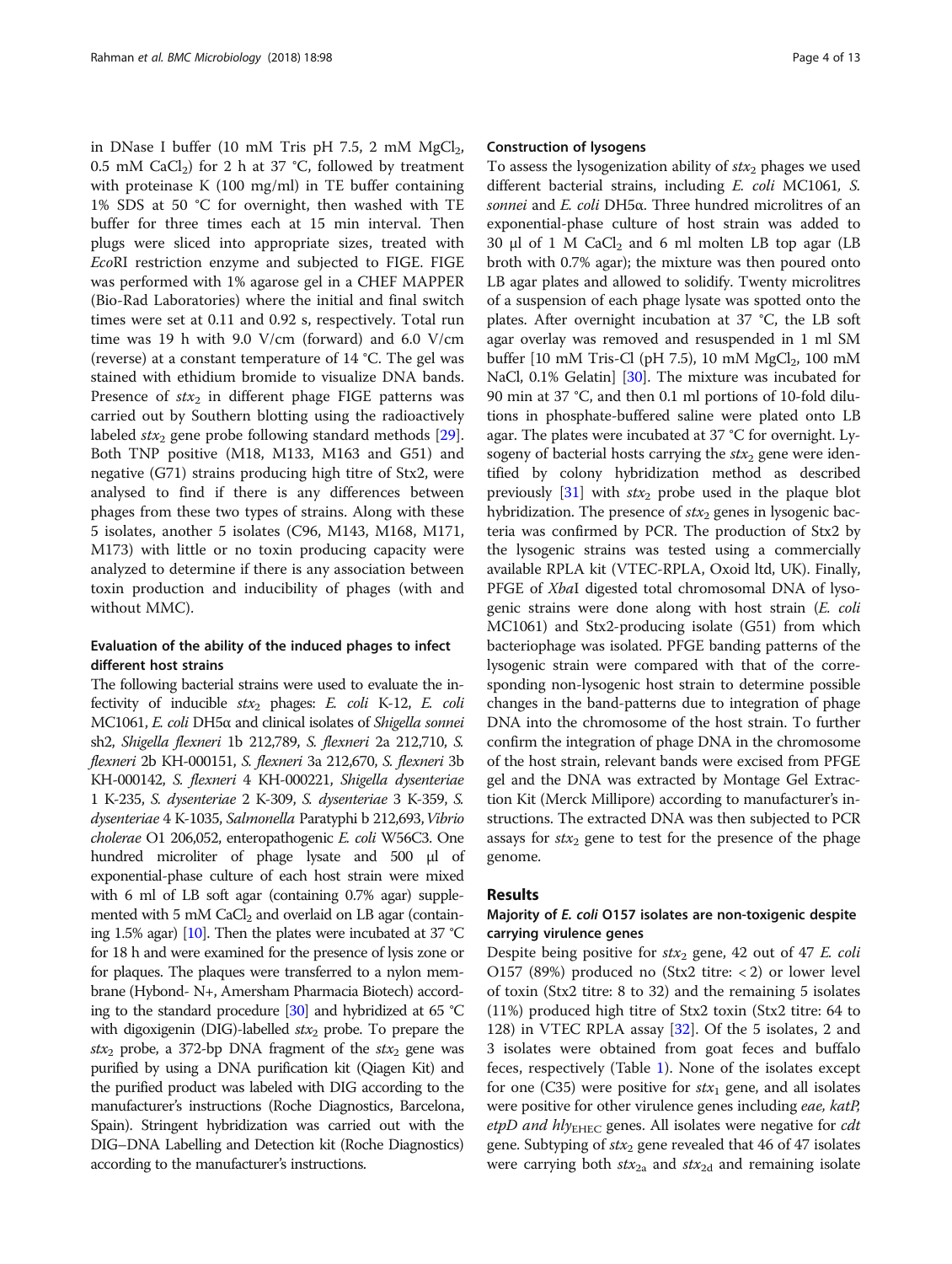<span id="page-4-0"></span>

|  | <b>Table 1</b> Characteristics of Shiga toxin-producing E, coli Q157 isolated from food and food-producing animals |  |  |  |  |  |  |  |  |  |
|--|--------------------------------------------------------------------------------------------------------------------|--|--|--|--|--|--|--|--|--|
|--|--------------------------------------------------------------------------------------------------------------------|--|--|--|--|--|--|--|--|--|

| ID no.           | Source  | $stx_2$ <sup>a</sup> | $\mathsf{Stx}_2$                        | $\mathit{cdt}^{\rm a}$ | TNP <sup>a</sup>   |         |         |                 | $\mathsf{NM}^\mathsf{a}$<br>PCR | $Q_{933}/Q_{21}$   | Presence<br>of $stx_2$<br>subtypes           | Phage integration site <sup>e</sup> |      |  |
|------------------|---------|----------------------|-----------------------------------------|------------------------|--------------------|---------|---------|-----------------|---------------------------------|--------------------|----------------------------------------------|-------------------------------------|------|--|
|                  |         |                      | titre                                   |                        | A                  | $\sf B$ | C       | D               |                                 |                    |                                              | yehV                                | wrbA |  |
| $\mathsf{C}8$    | Cow     |                      | $\overline{\phantom{a}}^{\,\mathrm{b}}$ |                        | $^{+}$             |         | $^{+}$  | $\! + \!\!\!\!$ | $\! + \!\!\!\!$                 | $\mathbb{Q}_{21}$  | $stx_{2a}$ , $stx_{2d}$                      |                                     |      |  |
| C21              | Cow     | $^{+}$               |                                         |                        | $\hspace{0.1mm} +$ | $^{+}$  | $^{+}$  | $^{+}$          | $^{+}$                          | $Q_{21}$           | $stx_{2a}$ , $stx_{2d}$                      |                                     |      |  |
| C35              | Cow     | $^{+}$               |                                         |                        | $\,+\,$            | $^{+}$  | $^{+}$  | $^{+}$          | $^{+}$                          | $Q_{21}$           | $stx_{2a}$ , $stx_{2d}$                      |                                     |      |  |
| C61              | Cow     | $^{+}$               |                                         |                        | $^{+}$             |         | $^{+}$  |                 | $^{+}$                          | $\mathbb{Q}_{21}$  | $stx_{2a}$ , $stx_{2d}$                      |                                     |      |  |
| C62              | Cow     | $\! + \!\!\!\!$      | 2                                       |                        | $\hspace{0.1mm} +$ |         | $^{+}$  | $^{+}$          | $^{+}$                          | $Q_{21}$           | $stx_{2a}$ , $stx_{2d}$                      |                                     |      |  |
| C96              | Cow     | $^{+}$               |                                         |                        | $\,+\,$            | $^{+}$  | $^{+}$  | $^{+}$          | $^{+}$                          | $Q_{21}$           | $stx_{2a}$ , $stx_{2d}$                      |                                     |      |  |
| C <sub>106</sub> | Cow     | $^{+}$               |                                         |                        | $\hspace{0.1mm} +$ | $^{+}$  | $\,+\,$ |                 | $^{+}$                          | $Q_{21}$           | $stx_{2a}$ , $stx_{2d}$                      |                                     |      |  |
| C111             | Cow     | $^{+}$               |                                         |                        | $\hspace{0.1mm} +$ | $^{+}$  | $\,+\,$ | $^{+}$          | $^{+}$                          | $Q_{21}$           | $stx_{2a}$ , $stx_{2d}$                      |                                     |      |  |
| C118             | Cow     | $^{+}$               |                                         |                        | $\hspace{0.1mm} +$ | $^{+}$  | $^{+}$  | $^{+}$          | $^{+}$                          | $Q_{21}$           | $stx_{2a}$ , $stx_{2d}$                      |                                     |      |  |
| M <sub>2</sub>   | Buffalo |                      |                                         |                        | $^{+}$             |         | $^{+}$  |                 | $^{+}$                          | $\mathbb{Q}_{21}$  | $stx_{2a}$ , $stx_{2d}$                      | Variant-R                           |      |  |
| M18              | Buffalo | $\! + \!\!\!\!$      | 64                                      |                        | $\hspace{0.1mm} +$ |         | $^{+}$  | $^{+}$          | $^{+}$                          | $Q_{21}$           | $stx_{2a}$ , $stx_{2d}$                      |                                     |      |  |
| M21              | Buffalo | $^{+}$               |                                         |                        | $^{+}$             | $^{+}$  | $^{+}$  | $^{+}$          | $^{+}$                          | $Q_{21}$           | $stx_{2a}$ , $stx_{2d}$                      |                                     |      |  |
| M29              | Buffalo | $^{+}$               |                                         |                        | $\hspace{0.1mm} +$ | $^{+}$  | $\,+\,$ |                 | $^{+}$                          | $Q_{21}$           | $stx_{2a}$ , $stx_{2d}$                      |                                     |      |  |
| M34              | Buffalo | $^{+}$               |                                         |                        | $\hspace{0.1mm} +$ | $^{+}$  | $\,+\,$ | $^{+}$          | $^{+}$                          | $Q_{21}$           | $stx_{2a}$ , $stx_{2d}$                      |                                     |      |  |
| M42              | Buffalo | $^{+}$               |                                         |                        |                    | $^{+}$  | $^{+}$  | $^{+}$          | $^{+}$                          | $Q_{21}$           | $stx_{2a}$ , $stx_{2d}$                      |                                     |      |  |
| M52              | Buffalo |                      |                                         |                        |                    |         |         |                 | $^{+}$                          | $\mathbb{Q}_{21}$  | $stx_{2a}$ , $stx_{2d}$                      |                                     |      |  |
| M58              | Buffalo | $^{+}$               |                                         |                        | $\hspace{0.1mm} +$ | $^{+}$  | $^{+}$  | $^{+}$          | $^+$                            | $Q_{21}$           | $stx_{2a}$ , $stx_{2d}$                      |                                     |      |  |
| M64              | Buffalo | $^{+}$               | $\overline{2}$                          |                        | $^{+}$             | $^{+}$  | $^{+}$  | $^{+}$          | $^{+}$                          | $Q_{21}$           | $stx_{2a}$ , $stx_{2d}$                      |                                     |      |  |
| M98              | Buffalo |                      |                                         |                        | $^{+}$             |         | $^{+}$  |                 | $^{+}$                          | $Q_{21}$           | $stx_{2a}$ , $stx_{2d}$                      |                                     |      |  |
| M103             | Buffalo |                      | $\overline{2}$                          |                        | $^{+}$             | $^{+}$  | $\,+\,$ | $^{+}$          | $^{+}$                          | $Q_{21}$           | $stx_{2a}$ , $stx_{2d}$                      |                                     |      |  |
| M112             | Buffalo | $^{+}$               | 8                                       |                        | $\hspace{0.1mm} +$ | $^{+}$  | $^{+}$  | $^{+}$          | $^{+}$                          | $Q_{21}$           | $stx_{2a}$ , $stx_{2d}$                      |                                     |      |  |
| M126             | Buffalo |                      | 2                                       |                        | $^{+}$             |         | $^{+}$  |                 | $^{+}$                          | $\mathbb{Q}_{21}$  | $stx_{2a}$ , $stx_{2d}$                      |                                     |      |  |
| M129             | Buffalo |                      | 32                                      |                        | $\hspace{0.1mm} +$ | $^{+}$  | $^{+}$  | $^{+}$          | $^+$                            | $Q_{21}$           | $stx_{2a}$ , $stx_{2d}$                      | Variant-R                           |      |  |
| M133             | Buffalo | $^{+}$               | 128                                     |                        | $^{+}$             | $^{+}$  | $^{+}$  | $^{+}$          | $^{+}$                          | $Q_{21}$           | $stx_{2a}$ , $stx_{2d}$                      |                                     |      |  |
| M139             | Buffalo |                      |                                         |                        | $\hspace{0.1mm} +$ |         | $^{+}$  |                 | $^{+}$                          | $\mathbb{Q}_{21}$  | $stx_{2a}$ , $stx_{2d}$                      |                                     |      |  |
| M143             | Buffalo |                      | 32                                      |                        | $^{+}$             | $^{+}$  | $^{+}$  | $^{+}$          | $^{+}$                          | $Q_{21}$           | $stx_{2a}$ , $stx_{2d}$                      |                                     |      |  |
| M163             | Buffalo | $^{+}$               | 128                                     |                        | $\hspace{0.1mm} +$ | $^{+}$  | $^{+}$  | $^{+}$          | $^{+}$                          | $Q_{21}$           | $stx_{2a}$ , $stx_{2d}$                      |                                     |      |  |
| M168             | Buffalo |                      | 2                                       |                        | $\hspace{0.1mm} +$ | $^{+}$  | $^{+}$  |                 | $^{+}$                          | $\mathbb{Q}_{21}$  | $stx_{2a}$ , $stx_{2d}$                      |                                     |      |  |
| M171             | Buffalo | $^{+}$               | 16                                      |                        |                    | $^{+}$  |         | $^{+}$          | $^{+}$                          | $Q_{21}$           | $stx_{2a}$ , $stx_{2d}$                      | Variant-R                           |      |  |
| M173             | Buffalo |                      | 16                                      |                        |                    |         |         |                 |                                 | $Q_{21}$           | $\mathit{stx}_{2\alpha}$ $\mathit{stx}_{2d}$ |                                     |      |  |
| G10              | Goat    | $^{+}$               | $\overline{c}$                          |                        | $^+$               | ╅       |         | $^{+}$          | $^+$                            | $\mathbb{Q}_{21}$  | $stx_{2a}$ , $stx_{2d}$                      |                                     |      |  |
| G51              | Goat    | $^{+}$               | 64                                      |                        | $\hspace{0.1mm} +$ | $^{+}$  | $^{+}$  | $^{+}$          | $^{+}$                          | $\mathcal{Q}_{21}$ | $stx_{2a}$ , $stx_{2d}$                      | Variant-R                           |      |  |
| G56              | Goat    | $^{+}$               |                                         |                        |                    | $^{+}$  | $^{+}$  |                 | $^{+}$                          |                    | $stx_{2a}$ , $stx_{2d}$                      | $\bigcirc$                          |      |  |
| G61              | Goat    | $^{+}$               | $\overline{c}$                          |                        | $^{+}$             | $^{+}$  | $^+$    |                 | $^{+}$                          |                    | $stx_{2a}$ , $stx_{2d}$                      | Variant-R                           |      |  |
| G63              | Goat    | $^{+}$               | 16                                      |                        | $\hspace{0.1mm} +$ | $^+$    | $^+$    |                 | $^+$                            |                    | $stx_{2a}$ , $stx_{2d}$                      | Variant-R                           |      |  |
| G67              | Goat    | $^{+}$               |                                         |                        | $^{+}$             | $^{+}$  | $^{+}$  | $^{+}$          | $^{+}$                          | $Q_{21}$           | $stx_{2a}$ , $stx_{2d}$                      | $\bigcirc$                          |      |  |
| G71              | Goat    |                      | 128                                     |                        | $^+$               | $^{+}$  | $^{+}$  |                 | $^{+}$                          |                    | $stx_{2a}$ , $stx_{2d}$                      | Variant-R                           |      |  |
| G72              | Goat    | $^{+}$               | $\overline{c}$                          |                        | $^{+}$             | $^{+}$  | $^{+}$  | $^{+}$          | $^{+}$                          | $\mathcal{Q}_{21}$ | $stx_{2a}$ , $stx_{2d}$                      |                                     |      |  |
| G85              | Goat    | $^{+}$               | 2                                       |                        | $^{+}$             | $^{+}$  | $^{+}$  | $^{+}$          | $^+$                            | $Q_{21}$           | $stx_{2a}$ , $stx_{2d}$                      |                                     |      |  |
| G99              | Goat    | $^{+}$               |                                         |                        | $^{+}$             | $^{+}$  | $^+$    | $^{+}$          | $^+$                            | $Q_{21}$           | $stx_{2a}$ , $stx_{2d}$                      |                                     |      |  |
| CM <sub>2</sub>  | Beef    | $^{+}$               |                                         |                        | $\hspace{0.1mm} +$ | $^+$    | $^+$    | $^{+}$          | $^+$                            | $Q_{21}$           | $stx_{2a}$ , $stx_{2d}$                      |                                     |      |  |
| CM <sub>5</sub>  | Beef    | $^{+}$               |                                         |                        | $\hspace{0.1mm} +$ | $^{+}$  | $^+$    | $^{+}$          | $^{+}$                          | $Q_{21}$           | stx $_{2a}$ , stx $_{2d}$                    | $\circ$                             |      |  |
| CM <sub>7</sub>  | Beef    | $^{+}$               |                                         |                        |                    | $^{+}$  |         | $\! +$          | $^{+}$                          | $Q_{21}$           | $stx_{2a}$ , $stx_{2d}$                      | $\circ$                             |      |  |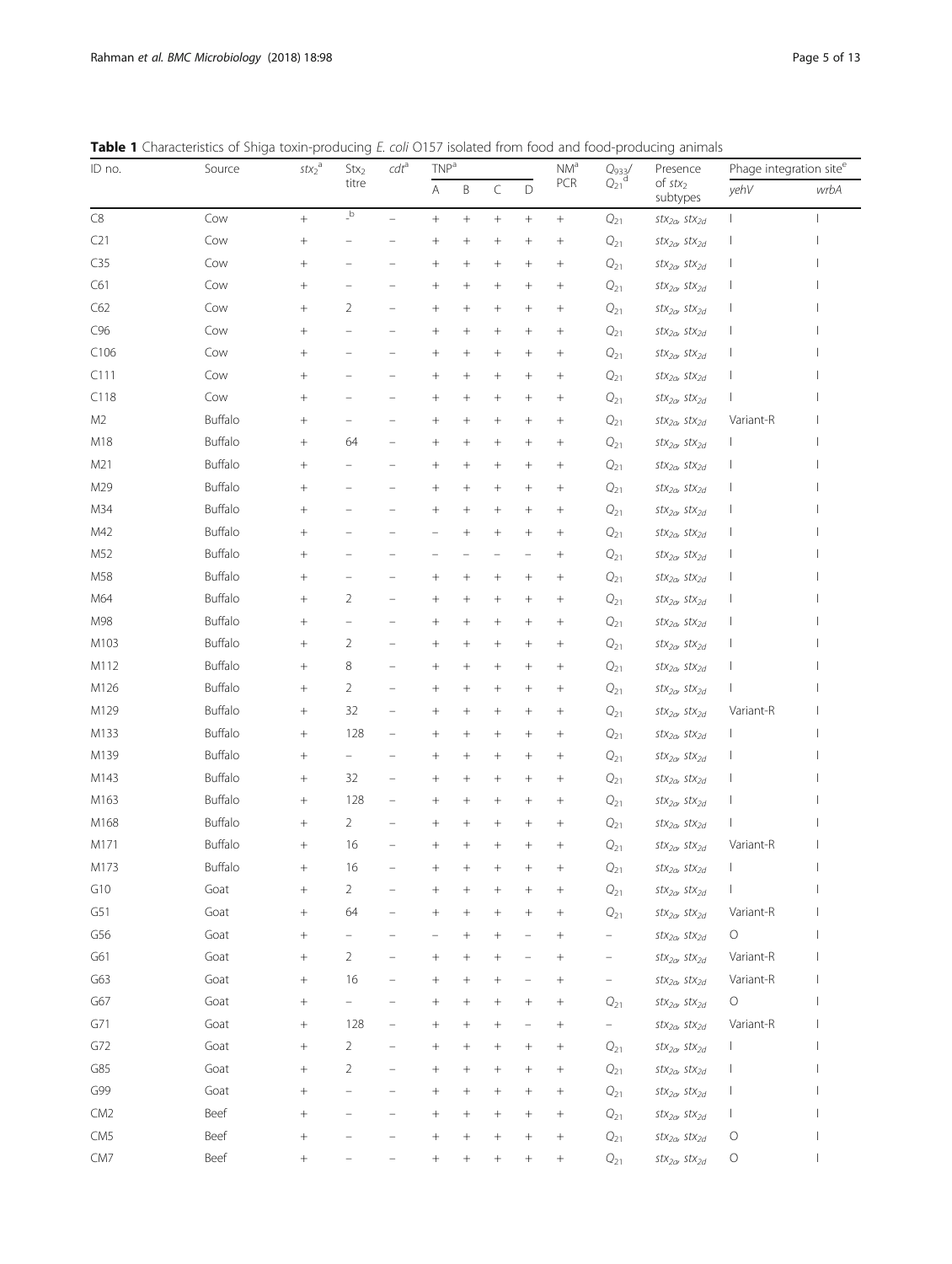Table 1 Characteristics of Shiga toxin-producing E. coli O157 isolated from food and food-producing animals (Continued)

| ID no.            | Source                | $stx_2^a$ | Stx <sub>2</sub><br>titre | $cdt$ <sup>a</sup> | TNP <sup>a</sup> |   |  |   | NM <sup>a</sup> | $Q_{933'}$            | Presence                                  | Phage integration site <sup>e</sup> |      |
|-------------------|-----------------------|-----------|---------------------------|--------------------|------------------|---|--|---|-----------------|-----------------------|-------------------------------------------|-------------------------------------|------|
|                   |                       |           |                           |                    | A                | B |  | D | PCR             | $Q_{21}$ <sup>d</sup> | of $stx2$<br>subtypes                     | yehV                                | wrbA |
| <b>CM52</b>       | Beef                  |           |                           |                    |                  |   |  |   | $^{+}$          | $Q_{21}$              | $\mathsf{stx}_{2a}$ , $\mathsf{stx}_{2d}$ |                                     |      |
| CM56              | Beef                  | $^+$      |                           |                    |                  |   |  |   |                 | -                     | $\frac{stx_{2d}}{s}$ stx <sub>2d</sub>    |                                     |      |
| <b>MM27</b>       | Buf Meat <sup>c</sup> | $^{+}$    |                           |                    |                  |   |  |   | $^{+}$          | $Q_{21}$              | $\frac{stx_{2d}}{s}$ stx <sub>2d</sub>    |                                     |      |
| <b>MM28</b>       | Buf Meat <sup>c</sup> |           |                           |                    |                  |   |  |   |                 | -                     | $stx_{2d}$                                |                                     |      |
| E. coli NCTC12079 | Clinical isolate      | $+$       | 128                       | -                  |                  |   |  |   |                 | $Q_{933}$             | ND <sup>†</sup>                           | $ND^{\dagger}$                      |      |

<sup>a</sup> Examined by PCR method. +, positive; –, negative<br><sup>b</sup>Stx2 toxip detection and detected

<sup>b</sup>Stx2 toxin detection. -, not detected

<sup>c</sup>Buffalo meat

<sup>d</sup>Presence of either  $Q_{933}$  or  $Q_{21}$  gene. -, absence of both genes<br><sup>e</sup>l intact: O occupied 'Intact' indicates detection of poither jur

<sup>e</sup>l, intact; O, occupied. 'Intact' indicates detection of neither junction. 'Variant-R' indicates that the left junction between the bacteriophage and the chromosome was detected but the right junction was not detected. 'Occupied' indicates bilateral detection of that integration site <sup>f</sup> Not Done

was positive for  $stx_{2d}$  only. All isolates were negative for  $stx_{2b}$ ,  $stx_{2c}$ ,  $stx_{2e}$ ,  $stx_{2f}$  and  $stx_{2g}$ .

## PCR assays demonstrated that E. coli O157 isolates carry non-functional promoter sequence in the stx region

Thirty nine out of 47 isolates were positive for all four genes specific for TNP region (Table [1\)](#page-4-0). Of the remaining 8 isolates, 7 were positive for either one or three out of 4 genes and one isolate was negative for all 4 genes. Presence of all 4 TNP genes indicates that the isolates have a non-functional promoter sequence in the Stx region [[23](#page-11-0)]. Forty five out of 47 isolates were positive for NM specific PCR. Forty-one of 47 isolates were positive for  $Q_{21}$  gene. All the 5 isolates that were negative for  $Q_{21}$  gene were partially negative for TNP genes. None of the 47 isolates were positive for  $Q_{933}$  gene (Table [1\)](#page-4-0).

## yehV and wrbA phage insertion sites were intact in majority of E. coli O157 isolates

Of the 47 E. coli O157 isolates, 11 did not produce any amplicon for  $yehV$  gene, indicating that this site maybe occupied by a bacteriophage (Table [1](#page-4-0)). Insertion of phages in this site was further confirmed by detecting regions spanning from left and right junctions of the insertion to bacteriophages. Of the 11 isolates, four were positive for amplification of the left and right yehV-bacteriophage junction and the remaining seven isolates were positive for the left but not the right *yehV*-bacteriophage junction. All isolates had amplification of wrbA gene indicating that this site is intact in all the isolates. Intact wrbA site was further confirmed by the absence of any amplification in the left and right wrbA-bacteriophage junction.

Only toxin-producing isolates carried inducible stx phages Growth kinetics of isolates varied from each other when cells were induced with MMC. Some isolates contained phages that were inducible and the level of induction

varied from isolate to isolate (Fig. [1\)](#page-6-0). Significant reduction of growth of M163 isolate was observed when cultured with MMC as compared to growth without MMC (Fig. [1a](#page-6-0)). This is comparable with the growth pattern of the positive control strain E. coli O157:H7 NCTC 12079 (contain both  $stx_1$  and  $stx_2$  gene) (Fig. [1b\)](#page-6-0). For both isolates, when culture was done with MMC, multiplication of cells occurred at same level up to the first 2 h and cell growth was stationary at that level for the next 2 h followed by rapid decline of growth within next 1 h. In the case of MMC free culture, cell growth kept on rising at the same rate. At 7 h point, OD (at 600 nm) of MMC added culture came down to zero while in case of culture without MMC, it increased up to 1.5. In the case of M18, M133, G51 and G71, bacterial growth in presence of MMC was also slowed down as compared to growth without MMC but the complete cessation of growth was not observed (Fig. [1c\)](#page-6-0). In contrast, for toxin non-producing isolate M103, cell growth increased in the first 5 h for MMC added culture then became relatively stable, although cell growth increased at a normal rate for MMC free culture (Fig. [1d\)](#page-6-0).

## $stx<sub>2</sub>$  phages carried by Shiga toxin-producing E. coli 0157 isolates are genetically clustered

Field Inversion Gel Eelectrophoresis (FIGE) analysis of phage DNA revealed diversity among phages induced from different *E. coli* O157 isolates. Based on the number of bands detected in FIGE analysis of undigested phage DNA, we found that all the four TNP positive isolates that produce high titre of toxins (M18, M133, M163 and G51) carried more than one bacteriophage. Digestion of phage DNA with EcoR1 restriction enzyme produced multiple bands (4 to 14) and banding patterns were different from one phage to another (Fig. [2](#page-7-0)A1). Digested phage DNA was transferred to nylon membrane and hybridized with radioactively labeled  $\text{str}_2$ probe in order to specify the location of  $\text{str}_2$  gene within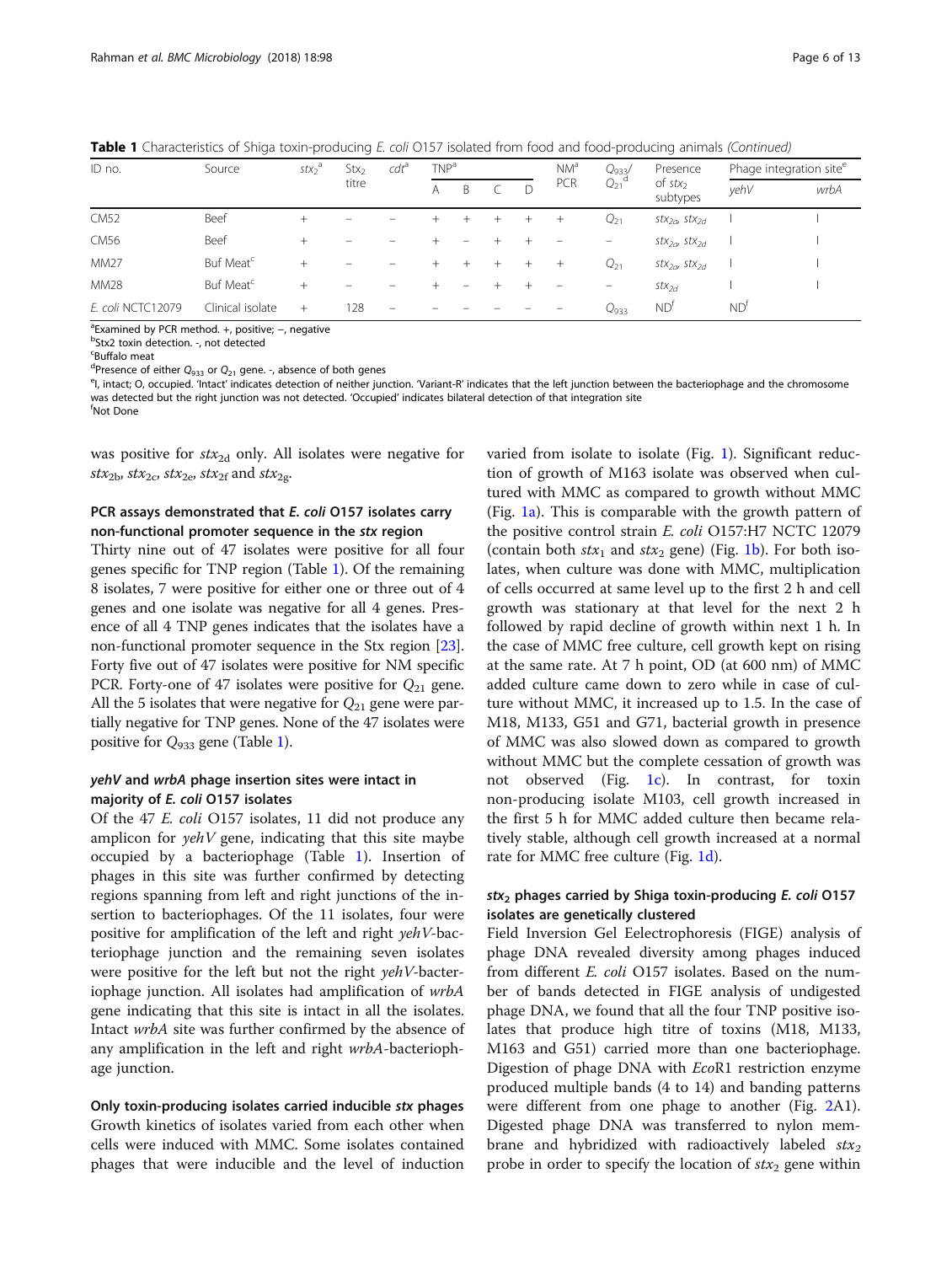<span id="page-6-0"></span>

phage DNA. Positive signals were found in case of four phages, where  $stx_2$  probe was hybridized with a single band of 5.5 kb in size. G71, the TNP negative strain that produce high titre of toxin, also carried more than one phages and  $stx_2$  probe was hybridized with a single band of 6 kb in size (Fig. [2](#page-7-0)A2). The hybridization results indicate that all of the five E. coli O157:H7 strains carry non-stx phages in addition to stx phages.

Phage DNA extracted from E. coli isolates having different toxin-producing capacity [high ( $\geq 64$ ), low ( $\leq 32$ ) or no titre  $(< 2)$  of toxins] with and without MMC induction were analysed by FIGE to determine if there is any association between toxin production and inducibility of phages. Considerable increase in intensity of  $stx<sub>2</sub>$  phage DNA (and thus replication) was observed after MMC induction of isolates that produced rela-tively high titre of toxin (Fig. [2](#page-7-0)B1). Presence of  $stx_2$  in these phages was confirmed by PCR and hybridization with  $\text{str}_2$  gene probe (Fig. [2B](#page-7-0)2). Similar level of increase in phage DNA intensity was also observed in case of little or no toxin producing isolates (C96, M143, M168, M171, M173) (Fig. [2C](#page-7-0)1) but these inducible phages were not  $\text{str}_2$ -carrying as none of phage DNA gave positive signal in Southern hybridization with  $stx_2$ probe (Fig. [2C](#page-7-0)2).

## $stx<sub>2</sub>$  phages induced from STEC 0157 isolates can infect diverse host strains

The ability of induced  $\text{str}_2$ -phages to infect different hosts was analysed by plaque-forming assay and by hybridization of the plaques with a 372-bp  $stx_2$  gene probe (Table [2\)](#page-7-0). All  $stx_2$ -phages induced from STEC originated from buffalo (M18, M133, M163) infected clinical isolate of S. sonnei but the phages induced from isolates originated from goat (G51, G71) could not infect S. sonnei. E. coli MC1061, DH5 $α$  and *S. dysenteriae* 4 were infected by three phages each (Table [2\)](#page-7-0). Phage induced from M133 infected E. coli O157:H7 NCTC 12900 (Stx negative), while phage induced from the control E. coli O157:H7 NCTC 12079 isolate infected E. coli MC1061 and S. sonnei. Although clear infection of S. dysenteriae type 2 (data not shown) and type 4 was observed with phages from M163 and G71 isolates, respectively but these plaques were negative in plaque blot hybridization assay with  $\text{str}_2$  probe suggesting that isolates carrying inducible phages other than  $\text{str}_2$  phage.

## $stx<sub>2</sub>$  phage induced from one STEC 0157 isolate lysogenized different bacterial strains

The ability of  $\text{str}_2$  phages to infect and lysogenize different susceptible bacterial strains was assessed. Phage induced from isolates G51 successfully lysogenized E. coli MC1061,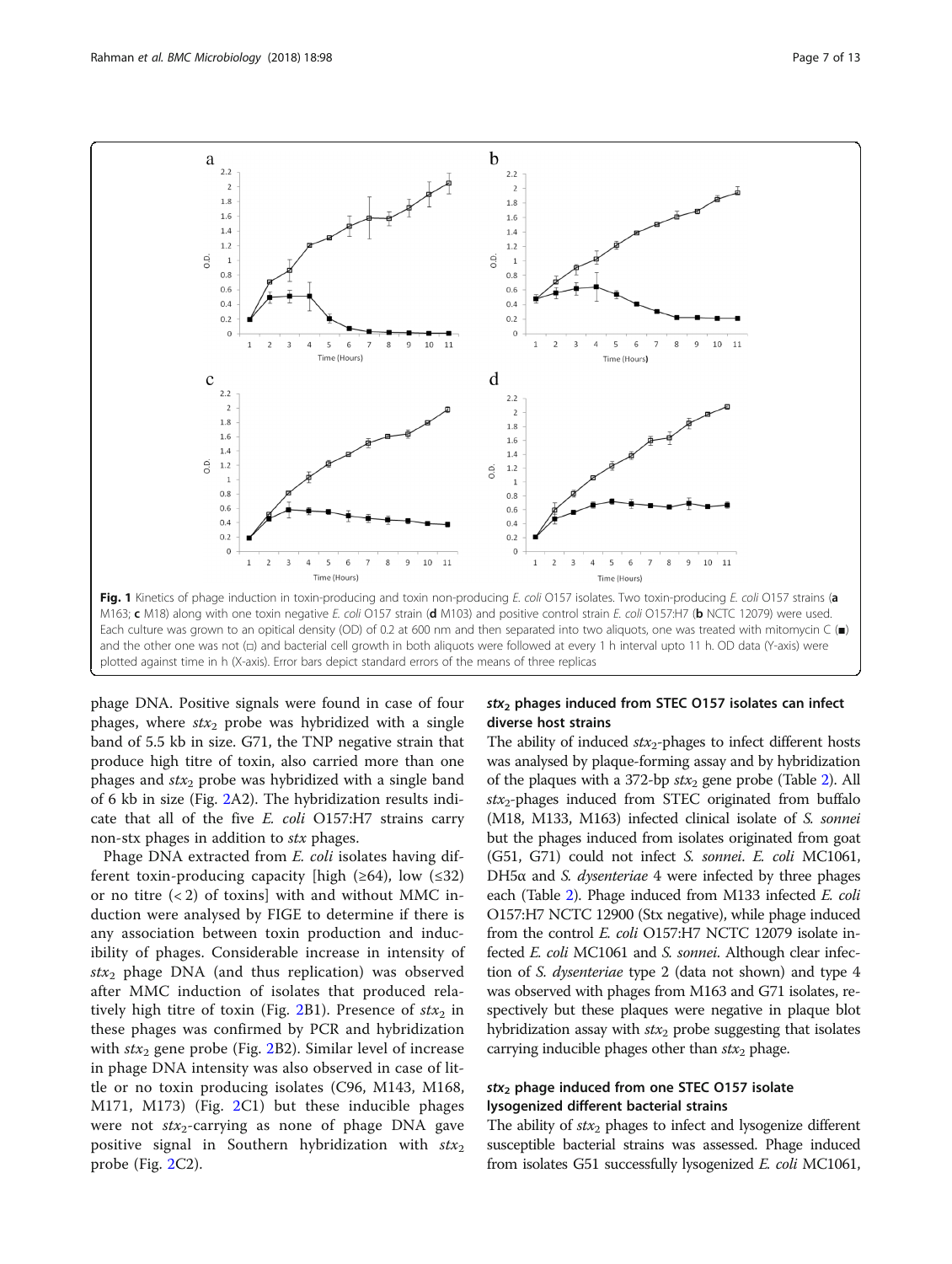<span id="page-7-0"></span>

which was stable after repeated sub-cultivation of the transduced strain. The lysogenized strain produced high titre of Stx2 toxin in VTEC-RPLA assay (toxin titre 64). None of the phages from remaining isolates was found to lysogenize bacterial hosts. PFGE banding pattern of phage integrated host strain was almost identical with that of phage non-integrated strain except for disappearance of an 80 kb

band in the lysogenized strain along with the intensification of a 140 kb band, which is indicative of the integration of phage DNA into bacterial host chromosome (Fig. [3\)](#page-8-0). For further confirmation of integration, we excised the intensified band of lysogenic strain and its corresponding band in host strain (E. coli MC1061), extracted DNA from the gel and did PCR for  $stx_2$  gene. We also excised the 80 kb band

**Table 2** Infectivity of toxin-producing  $stx_2$  phages in different bacterial host

| Bacterial species         | Phage ID number |              |       |            |      |            |  |  |  |  |  |  |  |
|---------------------------|-----------------|--------------|-------|------------|------|------------|--|--|--|--|--|--|--|
|                           | Φ12079          | <b>ΦM133</b> | ΦM163 | $\Phi$ G71 | ΦM18 | $\Phi$ G51 |  |  |  |  |  |  |  |
| Shigella sonnei           |                 |              |       |            |      |            |  |  |  |  |  |  |  |
| E. coli MC1061            |                 |              |       |            |      |            |  |  |  |  |  |  |  |
| E. coli DH5a              |                 |              |       |            |      |            |  |  |  |  |  |  |  |
| S. dysenteriae type 4     |                 |              |       |            |      |            |  |  |  |  |  |  |  |
| E. coli 0157:H7 NCTC12900 |                 |              |       |            |      |            |  |  |  |  |  |  |  |

+, Strong signal; –, no signal after hybridization of the plague with the specific stx<sub>2</sub>-probe

aQG71 produced clear plaques on culture lawn of S. dysenteriae type 4 but these plaques did not give positive signal in plaque blot hybridization assay with stx2-probe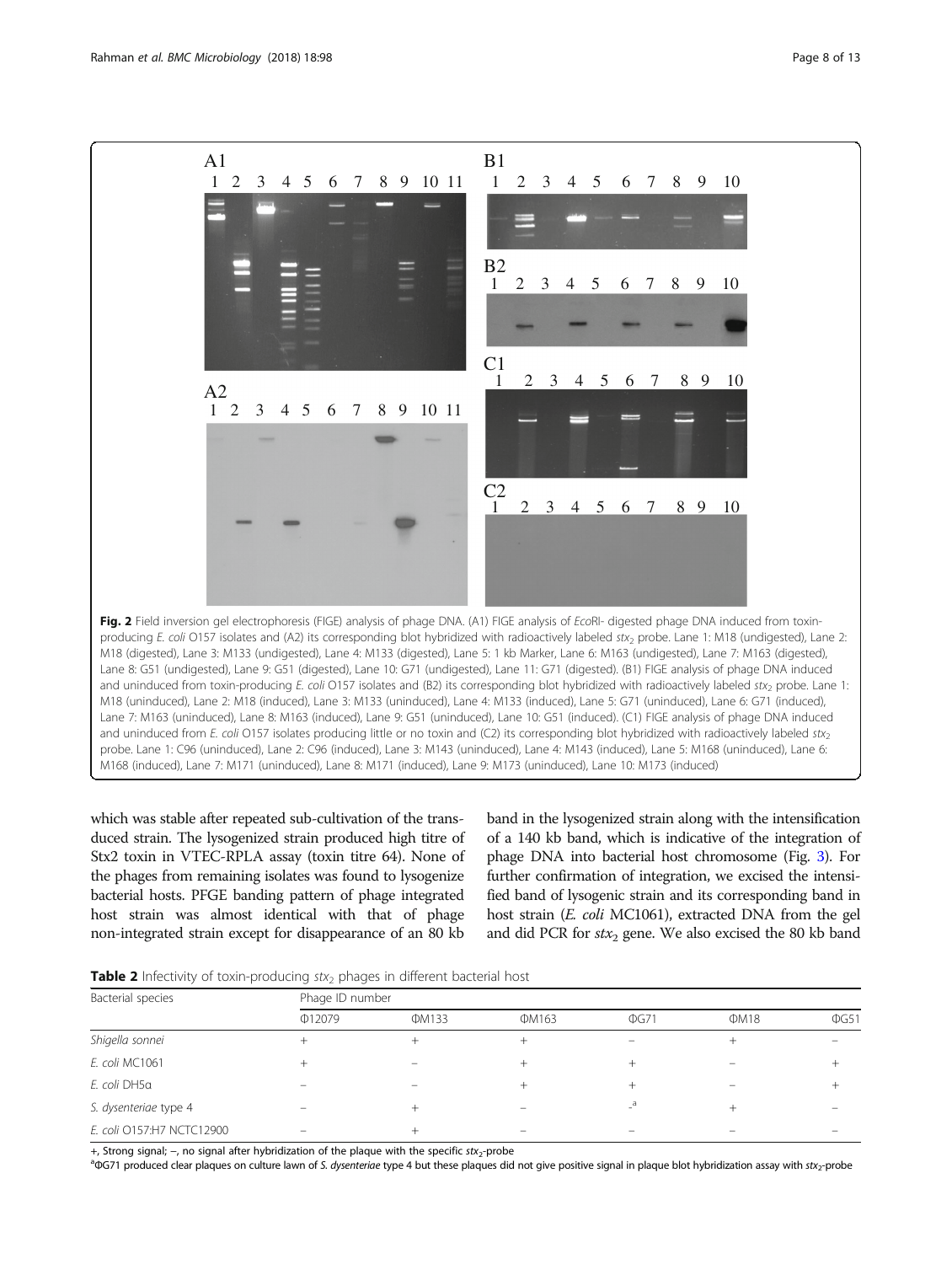<span id="page-8-0"></span>

from the host strain and did PCR for  $stx_2$  gene using template DNA extracted from gel. Only the intensified 140 kb band from lysogen was found positive for  $stx_2$  gene while none of the 140 kb and 80 kb bands in host strain (E. coli MC1061) was positive demonstrating the integration of  $stx_2$  gene in the bacterial chromosome.

## **Discussion**

Previous studies have demonstrated that E. coli O157 isolates of cattle origin, particularly from Asian countries, contain defective stx phages and, therefore, cannot produce sufficient amounts of toxin required to cause severe human infection [[23\]](#page-11-0). In this study, we found that the majority (89%) of E. coli O157 isolates from food or food-producing animal (cattle) origin have little or no ability to produce Shiga toxin in spite of being positive for the stx gene. This could be one of the reasons for a low prevalence of E. coli O157 infection in humans in Bangladesh [\[33](#page-11-0)]. As the most important virulence factor

of E. coli O157 is Stx2 and adhesin intimin; the role of other virulence factor such as enterohaemolysin, a serine protease (EspP) and catalase or peroxidase (KatP) in causing infection in human may be low [\[34\]](#page-11-0). Lower prevalence of E. coli O157 infection in humans have also been reported from other Asian countries including Thailand and Malaysia [[18](#page-11-0), [19](#page-11-0)]. However, unlike Thailand and Malaysian studies, we found that a number of isolates ( $n = 5$ ; 11%) can produce high titre of Stx2 using the VTEC-RPLA assay. We analysed these isolates for a set of four PCR-amplifiable genetic loci as markers that were previously reported to be linked with toxin non-producing (TNP) characteristics of E. coli O157. We found that most of the isolates were positive for these four genetic markers whereas a few isolates showed negative results for one or two of these markers. Among the 5 isolates that were capable of producing high titre of toxins, four were positive for TNP PCR, which is not in agreement with the previous study [\[23](#page-11-0)]. Although in that study [[23](#page-11-0)], a small number of TNP positive isolates were found to produce Stx, the level of toxin production was much lower than that of Stx positive and TNP negative isolates. Subsequently, in another study, a high number of TNP positive human isolates were found to produce a high titre of Stx [\[24](#page-11-0)]. Therefore, the application of TNP PCR for detecting toxin non-producing isolates needs further evaluation. Considering this pitfall of TNP PCR, Taylor et al. [\[24](#page-11-0)] recommended that detection of bacteriophage antiterminator gene alleles  $Q_{933}$ and  $Q_{21}$  could be a better marker for the detection of TNP strains from both human and animal origins. Previous studies demonstrated that E. coli O157:H7 strains harboring the antiterminator gene variant  $Q_{933}$  produced significantly higher levels of Stx2 than strains with the  $Q_{21}$  variant [\[12](#page-10-0)]. None of the isolates in the present study was positive for  $Q_{933}$ , although 5 isolates produced moderate to high level of Stx, in contrast with the previous study  $[12]$ . All of these four isolates producing high titre Shiga toxin were positive for  $Q_{21}$ , which is also not in agreement with previous reports [[12,](#page-10-0) [35](#page-11-0)], although a majority of toxin negative isolates were found positive for  $Q_{21}$ . In sum, none of the PCR methods developed to date is 100% specific for detecting toxin non-producing isolates and thus toxin assay is still the most reliable approach.

Typing of Stx2 provides important epidemiological characteristics of STEC isolates. In this study, we found that all isolates, except for one, carried a combination of  $stx_{2a}$  and  $stx_{2d}$  subtypes. STEC strains carrying more than one  $stx_2$  subtypes have been reported in previous studies [\[25,](#page-11-0) [36\]](#page-11-0). According to previous study, the combination of Stx2a and Stx2d were more potent than Stx2b, Stx2c and Stx1 in both cell culture and animal models [[37](#page-11-0)]. However, epidemiological data suggest that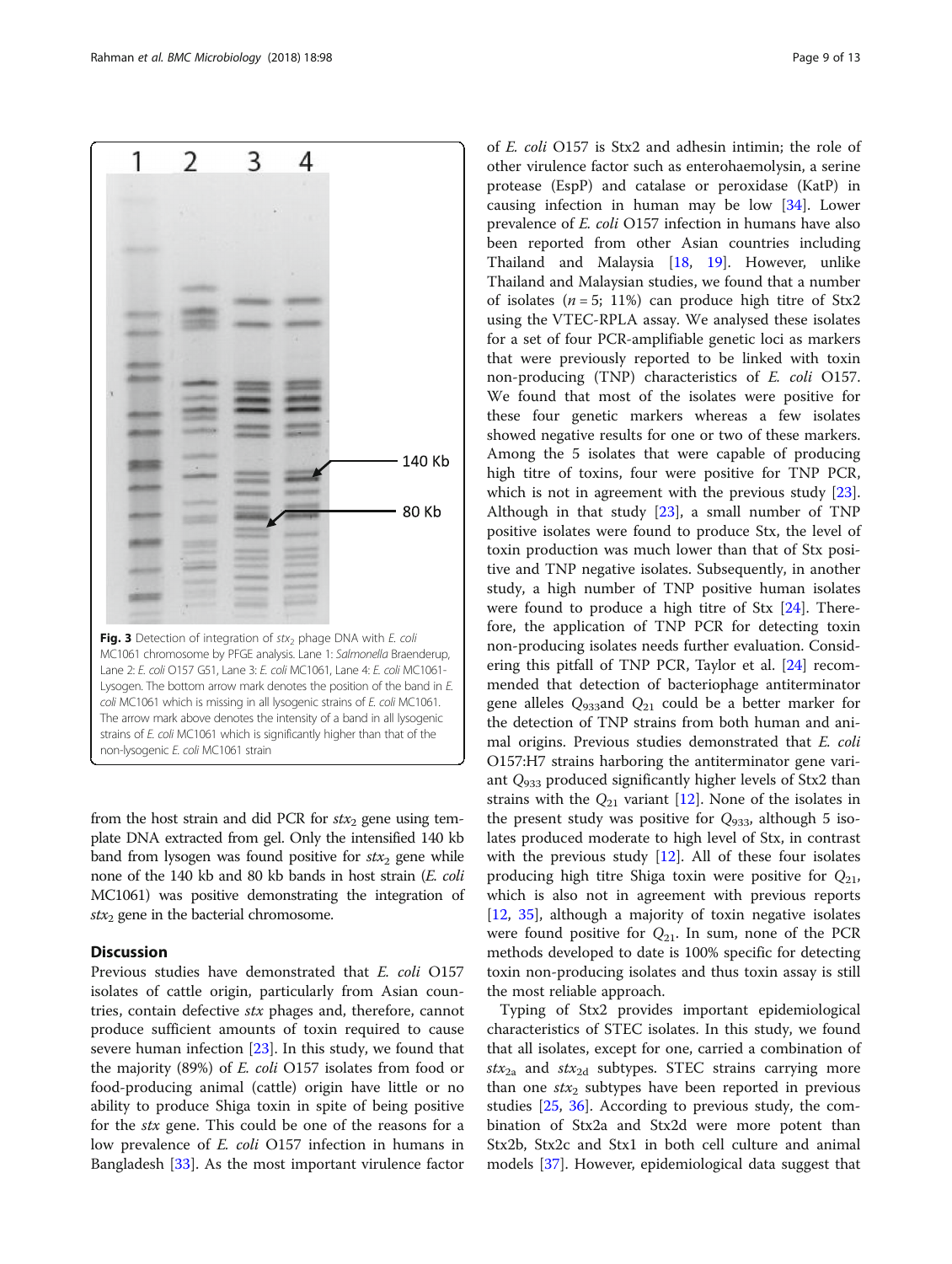STEC O157 strains carrying Stx2a and Stx2c are most commonly associated with HUS in humans [\[36](#page-11-0), [38,](#page-11-0) [39\]](#page-11-0).

Analysis of phage integration sites in E. coli O157 showed that only a few isolates have Stx2 phage integration sites at yehV and all isolates have intact wrbA site, which is inconsistent with previous study where wrbA was found to be the most commonly occupied site by Stx2 encoding bacteriophages [\[27\]](#page-11-0). Nevertheless, some studies suggested that  $yehV$  is commonly occupied by bacteriophages in E. coli O157 isolated from cattle [\[40](#page-11-0)]. It has also been reported that strains carrying  $stx_2$ phages at  $yehV$  site were amplification-positive for the left but not the right  $yehV$  junction, a characteristic more commonly seen in cattle isolates compared to the clinical isolates [\[41](#page-11-0)]; corroborating with isolates in this study. Nonetheless, phage occupancy was not detected in either of  $yehV$  and  $wrbA$  sites in a significant number of isolates, accentuating the need for further exploration of isolates for the presence of other insertion sites.

In order to get more insight into characteristics of TNP E. coli O157 isolates, we examined the inducibility of stx phages present in these isolates. Apart from being the reservoir of main virulence factors of STEC, stx phages are involved in the regulation of pathogenicity factors and the development of genomic plasticity of host bacteria [[42\]](#page-11-0). Among virulent *E. coli* O157 strains, high titre of toxin production is coupled with the production of infectious phage particles [[23\]](#page-11-0). TNP isolates cannot produce a high titre of toxin due to the poor expression of late phage genes from the  $p_{R'}$  promoter [\[23](#page-11-0)]. However, in our study we found that four TNP PCR positive isolates were able to produce complete phage particles after MMC induction. For the induction assay, we used E. coli O157:H7 12,079 as a control which carries MMC inducible stx phage. Complete cessation of bacterial growth was observed in this isolate within 10 h of MMC treatment. Comparing the degree of induction of phages in E. coli O157:H7 12,079 with phages in cattle isolates, we found that phages in M163 had the same degree of induction with E. coli O157:H7 12,079 strain while phages in M133, M18, G51 and G71 were inducible at a relatively slower rate (Fig. [1](#page-6-0)).

PCR confirmed the presence of  $stx_2$  gene in induced phage DNA extracted from all five isolates. EcoR1 digestion of phage DNA revealed a high degree of heterogeneity among DNA bands in FIGE indicating a considerable diversity of phage genomes. However, the heterogeneity was not seen in hybridization of  $\text{str}_2$  gene as a single band of similar size was found to be hybridized with most of the phage DNA samples. The heterogeneity in EcoR1 digested phage DNA might be due to the presence of non-stx phages present in the isolates.

Horizontal gene transfer plays a major role in virus evolution by creating new combinations of genetic material

through pairing and shuffling of related DNA sequences [[42](#page-11-0)–[44\]](#page-11-0). We have shown that the phages induced from 5 STEC isolates could infect a range of bacterial isolates such as E. coli DH5α, E. coli MC1061, clinical isolates of Shigella sonnei and S. dysenteriae type 4. More precisely, 3 of the 5  $\text{str}_2$  phages could infect a clinical isolate of S. sonnei. Stx gene containing bacteriophage in S. sonnei was also reported previously and studies suggested that Shigella might play a role in spreading of stx genes [\[45](#page-11-0)–[48](#page-11-0)]. This finding has important public health implication in Bangladesh given that the prevalence of S. sonnei has been increasing in patients with diarrhoea in the country [[49](#page-11-0)]. A new variant of S. sonnei has been recently emerged, which carries all essential virulence genes needed for enteroinvasive pathogenesis along with an inducible Stx1 encoding prophage providing additional virulence potential related to Shiga toxin [[50](#page-11-0)].

Among six bacteriophages used in testing lysogenic conversion of recipient bacterial strains, we identified lysogens of  $stx_2$  phage induced from isolate G51 in E. coli MC1061. The lysogenized strain produced a high titre of toxin similar to parent strain without MMC induction. In PFGE analysis, XbaI digestion of chromosomal DNA of lysogenic and non-lysogenic strains of E. coli MC1061 confirmed the integration of phage DNA to MC1061 DNA. We found that a single band of approximately 80 kb disappeared from lysogenic strains while another band of approximately 140 kb in size substantially intensified, suggesting that an additional band of similar size is present in the same position (Fig. [3\)](#page-8-0). The  $stx_2$  phage DNA has genome sizes in the range from 49 to 66 kb [[10,](#page-10-0) [51\]](#page-11-0). The integration of phage genome with bacterial chromosome at the site of 80 kb band results in increase of the band size in the range of 129 kb to 146 kb and this is what has been identified in PFGE- the increase of intensity of 140 kb band in E. coli MC1061 (Fig. [3\)](#page-8-0). In general, *stx* lysogens occur at a low frequency and all *stx* phages are not capable of generating lysogens at the same frequency [[52](#page-11-0)] or lysogenize the same bacterial host strain [[53](#page-11-0)]. stx phages induced from lysogenic strains generate lysogen rarely even under the best conditions [[41](#page-11-0)].

Nearly all bacterial genomes comprise of multiple active or defective phages [\[54](#page-12-0)]. Prophages and integrative elements constitute about 30% genome of STEC strains [[55\]](#page-12-0). For temperate phages, prophage remnants, entrapped in host chromosome, can be a receptacle of functional lytic cycle genes [\[54\]](#page-12-0). Similarly, defective prophages which were known as simple genetic junk or remnants, are now recognized for a wide range of characteristics that are essential to bacterial hosts with respect to virulence, stress resistance, or even the rate of mutation [[28,](#page-11-0) [55](#page-12-0)–[57](#page-12-0)]. Environmental factors are known to influence the induction and transmissibility of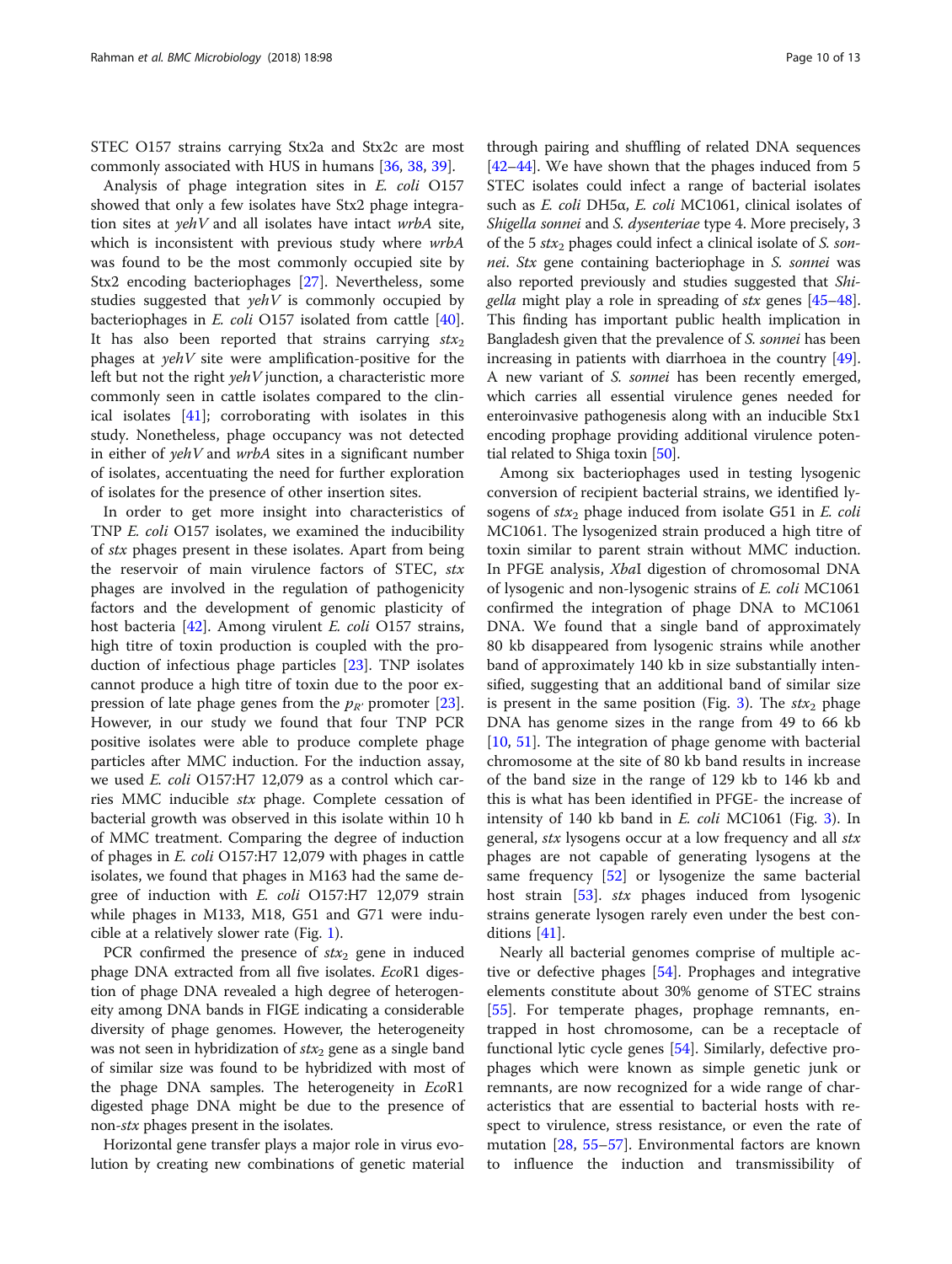<span id="page-10-0"></span>lysogenic phages and the biology of bacterial strains carrying such phages. In view of predicted climatic changes likely to adversely affect various regions of the world, in particular, the low-lying Ganges delta region, marked changes in the ecology, human behavior and epidemiology of infectious diseases are likely to occur. Therefore, human pathogens which are abundant in food-producing animals may pose considerably enhanced risks of human infection under the changed settings. This accentuates further investigation of defective phages in E. coli O157 isolates producing no or low toxin, particularly in Asian countries where the prevalence of these organisms in the animal reservoir is high. Besides, detection of active and infectious phages with lysogenic properties in the current and previous [\[28](#page-11-0), [55](#page-12-0)] studies indicated that phage mediated transfer of Stx genes from pathogenic to non-pathogenic strains can readily occur in the environment, particularly in areas polluted with animal feces carrying STEC. Our results warrant further investigations to monitor the emergence and evolution of Shiga toxin-producing organism with relevance to public health.

## Conclusions

The majority of *E. coli* O157 from food and food-producing animals tested in this study are not capable of producing Shiga toxin, the main virulence factor for the organism. This might be one of the reasons that E. coli O157 infection is not prevalent in humans in Bangladesh. The non-toxigenic characteristic of E. coli O157 strains is attributed to the presence of genetically defective stx phages in isolates. Unlike non-toxigenic isolates, the study also detected a few toxin-producing isolates carrying active stx phage. Stx phages from these isolates are capable of infecting multiple bacterial hosts and producing stable lysogen in E. coli and thus converting it into a toxigenic strain. This implies that the evolution of new STEC can readily occur in the environment, particularly in areas polluted with cattle feces.

#### Abbreviations

DIG: Digoxigenin; FIGE: Field inversion gel electrophoresis; LB: Luria Bertani; MMC: Mitomycin C; OD: Optical density; PEG: Polyethylene glycol; PFGE: Pulsed field gel electrophoresis; RFLP: Restriction fragment length polymorphism; RPLA: Reverse passive latex agglutination assay; STEC: Shiga toxin-producing E. coli; Stx: Shiga toxin; Stx1: Shiga toxin 1; Stx2: Shiga toxin 2; TNP: Toxin non-producing

#### Funding

This research study was funded by core donors which provide unrestricted support to icddr,b for its operations and research. Current donors providing unrestricted support include: Government of the People's Republic of Bangladesh; the Department of Foreign Affairs, Trade and Development (DFATD), Canada; Swedish International Development Cooperation Agency (Sida) and the Department for International Development (UK Aid). We gratefully acknowledge these donors for their support and commitment to icddr,b's research efforts. The funders had no role in study design, data collection and analysis, decision to publish, or preparation of the manuscript.

#### Availability of data and materials

All data generated or analyzed during this study are included in this article.

#### Authors' contributions

MR and MAI conceived of and designed the structure and content of the manuscript. MR and AN did the experiments and the literature review. MR made the first draft. MR, AN, MAI, MA, SMF analyzed the results and contributed to writing. All authors contributed to the writing of the statement and agree with its content and conclusions. All authors read and approved the final manuscript.

#### Ethics approval and consent to participate

Not applicable.

#### Consent for publication

Not applicable.

#### Competing interests

The authors declare that they have no competing interests.

#### Publisher's Note

Springer Nature remains neutral with regard to jurisdictional claims in published maps and institutional affiliations.

#### Author details

<sup>1</sup> Enteric and Food Microbiology Laboratory, Laboratory Sciences and Services Division (LSSD), International Centre for Diarrhoeal Disease Research, Bangladesh (icddr,b), Mohakhali, Dhaka 1212, Bangladesh. <sup>2</sup>Present Address Department of Biology, University of Vermont, Burlington, VT 05405, USA. <sup>3</sup>Present Address: Department of Mathematics and Natural Sciences, BRAC University, Mohakhali, Dhaka 1212, Bangladesh.

### Received: 15 March 2018 Accepted: 16 August 2018 Published online: 31 August 2018

#### References

- Gyles CL. Shiga toxin-producing Escherichia coli: an overview. J Anim Sci. 2007;85:E45–62. <https://doi.org/10.2527/jas.2006-508.>
- 2. Hussein HS. Prevalence and pathogenicity of Shiga toxin-producing Escherichia coli in beef cattle and their products. J Anim Sci. 2007;85:E63–72. <https://doi.org/10.2527/jas.2006-421>.
- 3. Renter DG, Sargeant JM. Enterohemorrhagic Escherichia coli O157: epidemiology and ecology in bovine production environments. Anim Health Res Rev. 2002;3:83–94.
- 4. Mead PS, Griffin PM. Escherichia coli O157:H7. Lancet. 1998;352:1207–12.
- 5. Rangel JM, Sparling PH, Crowe C, Griffin PM, Swerdlow DL. Epidemiology of Escherichia coli O157:H7 outbreaks, United States, 1982-2002. Emerg Infect Dis. 2005;11:603–9.
- 6. Girardeau JP, Dalmasso A, Bertin Y, Ducrot C, Bord S, Livrelli V, Vernozy-Rozand C, Martin C. Association of virulence genotype with phylogenetic background in comparison to different seropathotypes of Shiga toxinproducing Escherichia coli isolates. J Clin Microbiol. 2005;43:6098–107.
- 7. Unkmeir A, Schmidt H. Structural analysis of phage borne stx genes and their flanking sequences in Shiga toxin producing Escherichia coli and Shigella dysenteriae type 1 strains. Infect Immun. 2000;68:4856–64.
- 8. García-Aljaro C, Muniesa M, Jofre J, Blanch AR. Genotypic and phenotypic diversity among induced, stx<sub>2</sub>-carrying bacteriophages from environmental Escherichia coli strains. Appl Environ Microbiol. 2009;75:329–36.
- 9. Kimmitt PT, Harwood CR, Barer MR. Toxin gene expression by Shiga toxinproducing Escherichia coli: the role of antibiotics and the bacterial SOS response. Emerg Infect Dis. 2000;6:458–65.
- 10. Muniesa M, Blanco JE, de Simon M, Serra-Moreno R, Blanch AR, Jofre J. Diversity of  $stx_2$  converting bacteriophages induced from Shiga-toxinproducing Escherichia coli strains isolated from cattle. Microbiology. 2004; 150:2959–71.
- 11. Allison HE. Stx-phages: drivers and mediators of the evolution of STEC and STEC-like pathogens. Future Microbiol. 2007;2:165–74.
- 12. Lejeune JT, Abedon ST, Takemura K, Christi NP, Sreevatsan S. Human Escherichia coli O157:H7 genetic marker in isolates of bovine origin. Emerg Infect Dis. 2004;10:1482–5.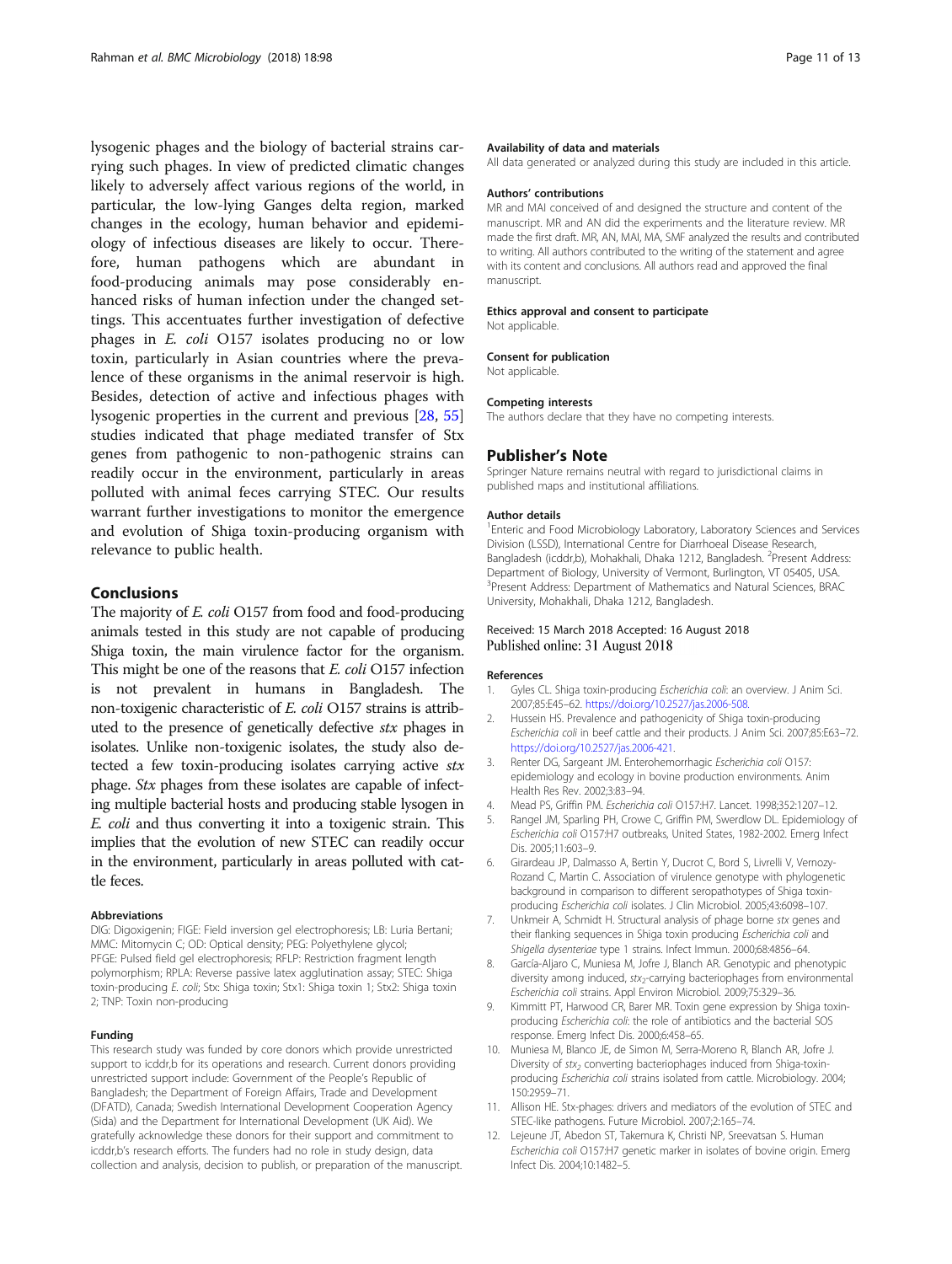- <span id="page-11-0"></span>13. Strachan NJ, Dunn GM, Ogden ID. Quantitative risk assessment of human infection from Escherichia coli O157 associated with recreational use of animal pasture. Int J Food Microbiol. 2002;75:39–51.
- 14. Tuttle J, Gomez T, Doyle MP, Wells JG, Zhao T, Tauxe RV, Griffin PM. Lessons from a large outbreak of Escherichia coli O157:H7 infections: insights into the infectious dose and method of widespread contamination of hamburger patties. Epidemiol Infect. 1999;122:185–92.
- 15. Islam MA, Mondol AS, de Boer E, Beumer RR, Zwietering MH, Talukder KA, Heuvelink AE. Prevalence and genetic characterization of Shiga toxinproducing Escherichia coli isolates from slaughtered animals in Bangladesh. Appl Environ Microbiol. 2008;74:5414–21.
- 16. Islam MA, Mondol AS, Azmi IJ, de Boer E, Beumer RR, Zwietering MH, Heuvelink AE, Talukder KA. Occurrence and characterization of Shiga toxin– producing Escherichia coli in raw meat, raw milk, and street vended juices in Bangladesh. Foodborne Pathog Dis. 2010;7:1381–5.
- 17. Liu J, Platts-Mills JA, Juma J, Kabir F, Nkeze J, Okoi C, Operario DJ, Uddin J, Ahmed S, Alonso PL, et al. Use of quantitative molecular diagnostic methods to identify causes of diarrhoea in children: a reanalysis of the GEMS case-control study. Lancet. 2016;388:1291–301.
- 18. Sukhumungoon P, Nakaguchi Y, Ingviya N, Pradutkanchana J, Iwade Y, Seto K, Son R, Nishibuchi M, Vuddhakul V. Investigation of  $\textit{stx}_{2}^{+}$  eae<sup>+</sup> Escherichia coli O157:H7 in beef imported from Malaysia to Thailand. Int Food Res J. 2011;18:381–6.
- 19. Sukhumungoon P, Mittraparp-arthorn P, Pomwised R, Charernjiratragul W, Vuddhakul V. High concentration of Shiga toxin 1-producing Escherichia coli isolated from Southern Thailand. Int Food Res J. 2011;18:683–8.
- 20. Dowd SE, Williams JB. Comparison of Shiga-like toxin II expression between two genetically diverse lineages of Escherichia coli O157:H7. J Food Prot. 2008;71:1673–8.
- 21. Baker DR, Moxley RA, Steele MB, Lejeune JT, Christopher-Jennings J, Chen D, Hartwidge PR, Francis DH. Differences in virulence among Escherichia coli O157: H7 strains isolated from humans during disease outbreaks and from healthy cattle. App Environ Microbiol. 2007;73:7338–46.
- 22. Ritchie JT, Wagner PL, Acheson DWK, Waldorlm MA. Comparison of Shiga toxin production by hemolytic-uremic syndrome-associated and bovineassociated Shiga toxin-producing Escherichia coli isolates. Appl Environ Microbiol. 2003;69:1059–66.
- 23. Koitabashi T, Vuddhakul V, Radu S, Morigaki T, Asai N, Nakaguchi Y, Nishibuchi M. Genetic characterization of Escherichia coli O157:H7/−strains carrying the stx<sub>2</sub> gene but not producing Shiga toxin 2. Microbiol Immunol. 2006;50:135–48.
- 24. Taylor EV, Shi X, Alam MJ, Peterson G, Narayanan SK, Renter DG, Nagaraja TG. Genetic variations in Shiga toxin-producing abilities of bovine and human Escherichia coli O157:H7. Zoonoses Public Health. 2011;58:185–91.
- 25. Scheutz F, Teel LD, Beutin L, Piérard D, Buvens G, Karch H, Mellmann A, Caprioli A, Tozzoli R, Morabito S, Strockbine NA, Melton-Celsa AR, Sanchez M, Persson S, O'Brien AD. Multicenter evaluation of a sequence-based protocol for subtyping Shiga toxins and standardizing Stx nomenclature. J Clin Microbiol. 2012;50:2951–63.
- 26. Tóth I, Herault F, Beutin L, Oswald E. Production of cytolethal distending toxins by pathogenic Escherichia coli strains isolated from human and animal sources: establishment of the existence of a new cdt variant (type IV). J Clin Microbiol. 2003;41:4285–91.
- 27. Shaikh N, Tarr Pl. Escherichia coli O157:H7 Shiga toxin-encoding bacteriophages: integrations, excisions, truncations, and evolutionary implications. J Bacteriol. 2003;185:3596–605.
- 28. Asadulghani M, Ogura Y, Ooka T, Itoh T, Sawaguchi A, Iguchi A, Nakayama K, Hayashi T. The defective prophage pool of Escherichia coli O157: prophage-prophage interactions potentiate horizontal transfer of virulence determinants. PLoS Pathog. 2009;(5):e1000408. [https://doi.org/10.1371/](https://doi.org/10.1371/journal.ppat.1000408) [journal.ppat.1000408.](https://doi.org/10.1371/journal.ppat.1000408)
- 29. Maniatis T, Fritsch EF, Sambrook J. Molecular cloning: a laboratory manual. Cold Spring Harbor: Cold Spring Harbor Laboratory Press; 1982.
- 30. Sambrook J, Russell DW. Molecular cloning: a laboratory manual. 3rd ed. Cold Spring Harbor: Cold Spring Harbor Laboratory; 2001.
- 31. Teel LD, Melton-Celsa AR, Schmitt CK, O'Brien AD. One of two copies of the gene for the Activatable Shiga toxin type 2d in Escherichia coli O91:H21 strain B2F1 is associated with an inducible bacteriophage. Infect Immun. 2002;70:4282–91.
- 32. Koitabashi T, Chui S, Kamruzzaman M, Nishibuchi M. Isolation and characterization of the Shiga toxin gene (stx)–bearing Escherichia coli O157 and non-O157 from retail meats in Shandong Province, China, and

characterization of the O157-derived stx<sub>2</sub> phages. J of Food Protection. 2008;71:706–13.

- 33. Islam MA, Heuvelink AE, de Boer E, Sturm PD, Beumer RR, Zwietering MH, Faruque ASG, Haque R, Sack DA, Talukder KA. Shiga toxin-producing Escherichia coli isolated from patients with diarrhea in Bangladesh. J Med Microbiol. 2007;56:380–5.
- 34. Law D. Virulence factors of Escherichia coli O157 and other Shiga toxinproducing E. coli. J App Microbiol. 2002;88:729–45.
- 35. Tóth I, Schmidt H, Kardos G, Lancz Z, Creuzburg K, Damjanova I, Pászti J, Beutin L, Nagy B. Virulence genes and molecular typing of different groups of Escherichia coli O157 strains in cattle. Appl Environ Microbiol. 2009;75: 6282–91.
- 36. Persson S, Olsen KE, Ethelberg S, Scheutz F. Subtyping method for Escherichia coli Shiga toxin (verocytotoxin) 2 variants and correlations to clinical manifestations. J Clin Microbiol. 2007;45:2020–4.
- 37. Fuller CA, Pellino CA, Flagler MJ, Strasser JE, Weiss AA. Shiga toxin subtypes display dramatic differences in potency. Infect Immun. 2011;79:1329–37.
- 38. Friedrich AW, Bielaszewska M, Zhang WL, Pulz M, Kuczius T, Ammon A, Karch H. Escherichia coli harboring Shiga toxin 2 gene variants: frequency and association with clinical symptoms. J Infect Dis. 2002;185:74–84.
- 39. Iyoda S, Manning SD, Seto K, Kimata K, Isobe J, Etoh Y, Ichihara S, Migita Y, Ogata K, Honda M, et al. Phylogenetic clades 6 and 8 of enterohemorrhagic Escherichia coli O157:H7 with particular stx subtypes are more frequently found in isolates from hemolytic uremic syndrome patients than from asymptomatic carriers. Open Forum Infect Dis. 2014;1:ofu061.
- 40. Serra-Moreno R, Jofre J, Muniesa M, Insertion site occupancy by  $stx_2$ bacteriophages depends on the locus availability of the host strain chromosome. J Bacteriol. 2007;189:6645–54.
- 41. Besser TE, Shaikh N, Holt NJ, Tarr PI, Konkel ME, Malik-Kale P, Walsh CW, Whittam TS, Bono JL. Greater diversity of Shiga toxin-encoding bacteriophage insertion sites among Escherichia coli 157:H7 isolates from cattle than in those from humans. App Environ Microbiol. 2007;73:671–9.
- 42. Martinez-Castillo A, Quirós P, Navarro F, Miró E, Muniesa M. Shiga toxin 2 encoding bacteriophages in human fecal samples from healthy individuals. Appl Environ Microbiol. 2013;79:4862–8.
- Baker J, Limberger R, Schneider SJ, Campbell A. Recombination and modular exchange in the genesis of new lambdoid phages. New Biol. 1991; 3:297–308.
- 44. Muylkens B, Farnir F, Meurens F, Schynts F, Vanderplasschen A, Georges M, Thiry E. Co-infection with two closely related alpha herpes viruses results in a highly diversified recombination mosaic displaying negative genetic interference. J Virol. 2009;83:3127–37.
- van der Walt E, Rybicki EP, Varsani A, Polston JE, Billharz R, Donaldson L, Monjane AL, Martin D. Rapid host adaptation by extensive recombination. J Gen Virol. 2009;90:734–46.
- 46. Strauch E, Lurz R, Beutin L. Characterization of a Shiga toxin-encoding temperate bacteriophage of Shigella sonnei. Infect Immun. 2001;69:7588-95.
- 47. Gray MD, Lacher DW, Leonard SR, Abbott J, Zhao S, Lampel KA, Prothery E, Gouali M, Weill FX, Maurelli AT. Prevalence of Shiga toxin-producing Shigella species isolated from French travellers returning from the Caribbean: an emerging pathogen with international implications. Clin Microbiol Infect. 2015;21:765.e9–14.
- 48. Tóth I, Sváb D, Bálint B, Brown-Jaque M, Maróti G. Comparative analysis of the Shiga toxin converting bacteriophage first detected in Shigella sonnei. Infect Genet Evol. 2016;37:150–7.
- 49. Ud-Din AIMS, Wahid SUH, Latif HA, Shahnaij M, Akter M, Azmi IJ, Hasan TN, Ahmed D, Hossain MA, Faruque ASG, Faruque SM, Talukder KA. Changing trends in the prevalence of Shigella species: emergence of multi-drug resistant Shigella sonnei biotype g in Bangladesh. PLoS One. 2013; [https://](https://doi.org/10.1371/journal.pone.0082601) [doi.org/10.1371/journal.pone.0082601.](https://doi.org/10.1371/journal.pone.0082601)
- 50. Sváb D, Bálint B, Vásárhelyi B, Maróti G, Tóth I. Comparative genomic and phylogenetic analysis of a Shiga toxin producing Shigella sonnei (STSS) strain. Front Cell Infect Microbiol. 2017;7:229.
- 51. Franki RIB, Fauquet CM, Knudson DL, Brown F. Classification and nomenclature of Viruses, 5th Report of the International Committee on Taxonomy of Viruses. Archives of Virology. Vienna: Springer; 1991. p. Suppl 2.
- 52. Brüssow H, Desiere F. Comparative phage genomics and the evolution of Siphoviridae: insights from dairy phages. Mol Microbiol. 2001;39:213–22.
- 53. Curtis FA, Reed P, Wilson LA, Bowers LY, Yeo RP, Sanderson JM, Walmsley AR, Sharples GJ. The C-terminus of the phage lambda Orf recombinase is involved in DNA binding. J Mol Recognit. 2011;24:333–40.